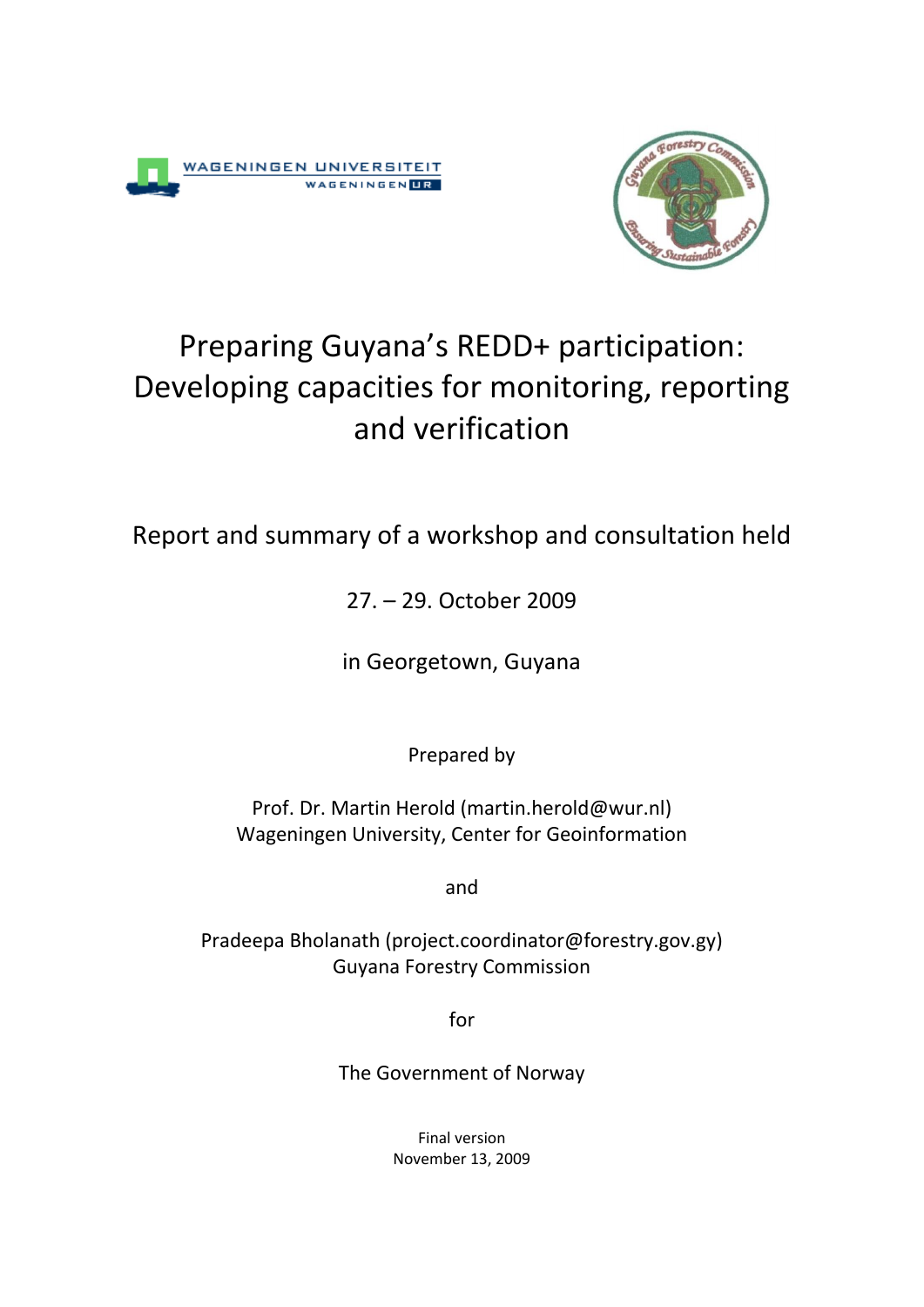### **Executive Summary**

The Government of Guyana and Norway are jointly preparing a program designed to assist Guyana to prepare for and take advantage of carbon and climate related finance for sustainable management in the forest sector and for natural resources, enabling the protection and enhancement of resilient forested landscapes and to, overall, support of a national low carbon development strategy. The activities include the development of capacities for monitoring, reporting and verification (MRV) of forest carbon stocks and changes.

In this context, the overall goal of the activities reported here are to develop a road map for the establishment of a MRV system for REDD+ participation for Guyana. A workshop of 90 national experts and stakeholders, and a series of consultations with relevant agencies were conducted during 27-29. October 2009 in efforts to prepare Guyana's participation in REDD+ mechanisms. The workshop and the consultations produced significant progress to provide the foundations for developing the capacities for a REDD MRV system for Guyana. The following progress has been achieved:

- MRV capacity gap assessment for national requirements (forest change processes/drivers) and International requirements (IPCC GPG LULUCF requirements)
- Develop of a MRV roadmap to build sustained in-country capacities based on current understanding and emphasizing the national REDD implementation opportunities
- Specification for a number of key activities that should be tackled in the near term, including the work on terms of reference to soon start activities while maintaining flexibility to speed up things if desired by Guyana

The outcomes have resulted in the definition of a MRV capacity development roadmap that follows a set of general requirements and principles:

- The overall goal is a capacity development process to establish sustained MRV for implementing REDD policies and results-based compensation for such activities in the longterm as contribution to Guyana's low carbon development pathway and support for the sustainable development of natural resources;
- The development of a national REDD+ MRV system uses a phased approach along a roadmap that specifies near-term priorities & long-term targets, builds upon existing capacities and data, and international requirements and national needs, and has the objective to support annual estimation, reporting and verification of forest-related carbon emissions and removals on the national level,
- The MRV system evolution is directly linked with REDD+ policy development and implementation and contains a systematic national monitoring, reporting and verification system and a sub-national program to support MRV for local REDD+ activities;
- A strong institutional set up and the establishment and maintenance of partnership and cooperation on all levels as enabling framework.

Seven specific areas were identified where activities are recommended for the first phase and should start as soon as possible:

- Develop and implement a national mechanism and institutional framework
- Implement a comprehensive forest area change assessment for historical period
- Build carbon stock measurement and monitoring capacities
- Develop MRV for a set of sub-national REDD demonstration activities
- Engagement with the international community
- Sustain an internal and national communication mechanisms
- Conduct and support research on key issues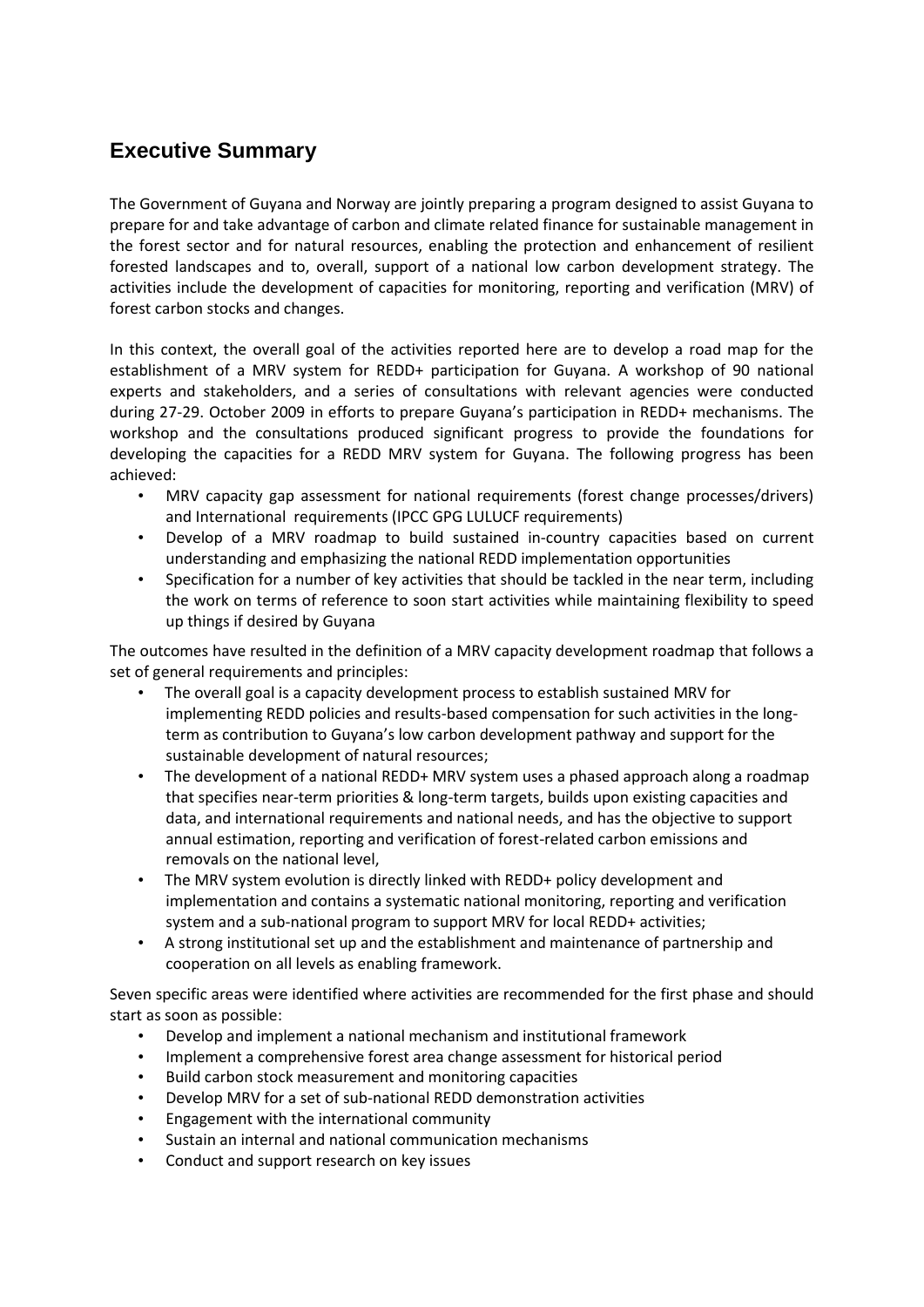# **Table of Content**

| Appendix C: Summary of discussion in breakout group 1 on capacity gap assessment & next steps. 17<br>Appendix D: Summary of discussion in breakout group 2 on drivers of forest change and MRV |
|------------------------------------------------------------------------------------------------------------------------------------------------------------------------------------------------|
|                                                                                                                                                                                                |
| Appendix E: Summary of discussion in breakout group 3 on community participation and                                                                                                           |
|                                                                                                                                                                                                |
| Appendix F: Capacity gap assessment for international requirements (IPCC GPG) 24                                                                                                               |
| Appendix G: Capacity gap assessment for national needs (forest change processes)  26                                                                                                           |
|                                                                                                                                                                                                |
|                                                                                                                                                                                                |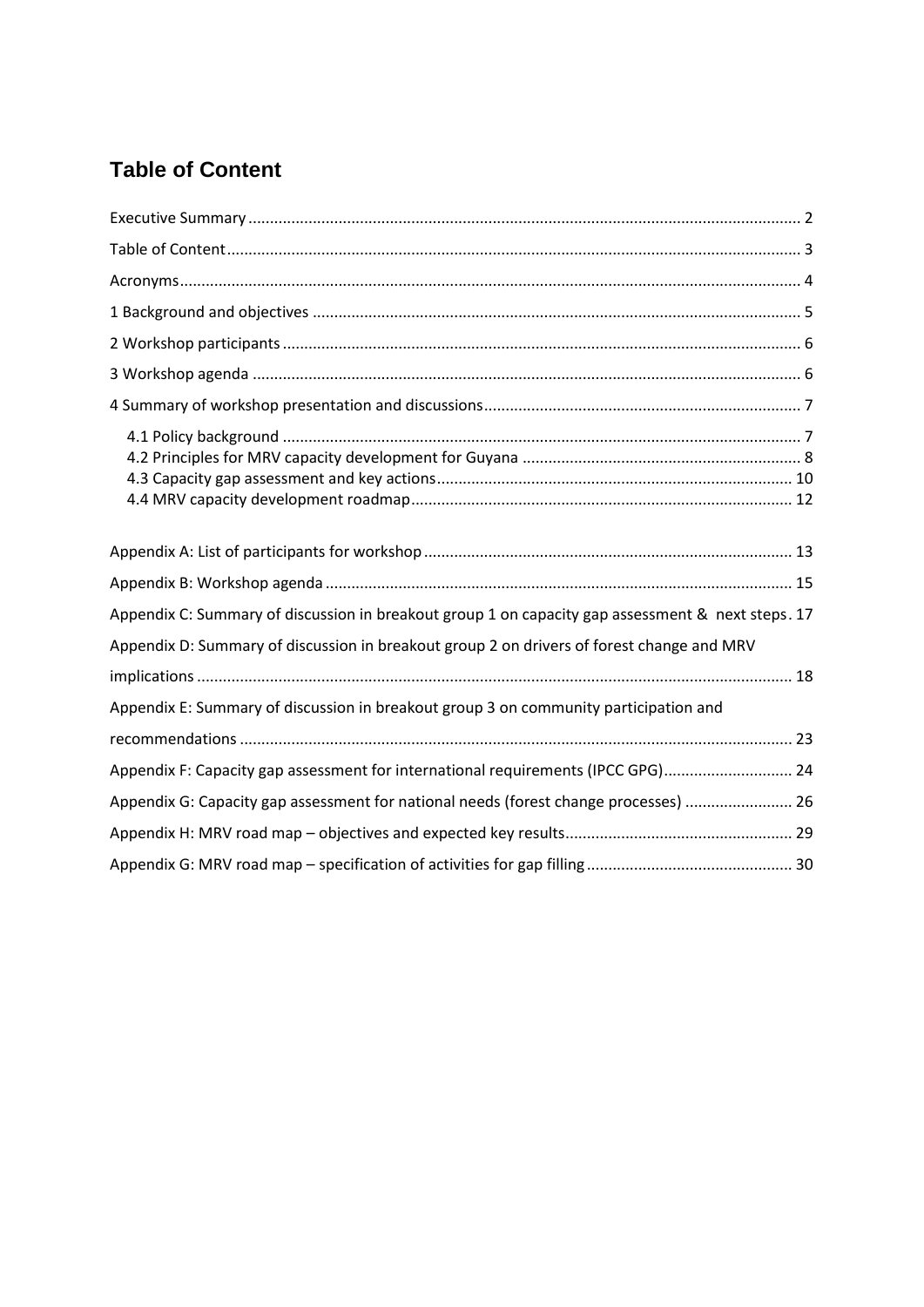## **Acronyms**

| AFOLU         | Agriculture, forestry and other land uses                    |
|---------------|--------------------------------------------------------------|
| <b>CIFOR</b>  | Center for International Forest Research                     |
| <b>FAO</b>    | United Nations Food and Agriculture Organization             |
| <b>FCPF</b>   | Forest Carbon Partnership Facility of the World Bank         |
| <b>GEO</b>    | Group of Earth Observation                                   |
| GHG           | Greenhouse gas                                               |
| GOFC-GOLD     | Global Observations of Forest and Land Cover Dynamics        |
| <b>GPG</b>    | Good Practice Guidance                                       |
| <b>INPE</b>   | National Institute for Space Research (Brazil)               |
| <b>IPCC</b>   | Intergovernmental Panel on Climate Change                    |
| <b>LULUCF</b> | Land Use, Land Use Change and Forestry                       |
| MRV           | Measurement, Reporting and Verification                      |
| NGO           | Non-Governmental Organization                                |
| REDD          | Reducing Emissions from Deforestation and Forest Degradation |
| SBSTA         | Subsidiary Body of Science and Technical Advice              |
| ToR           | <b>Terms of Reference</b>                                    |
| <b>UNFCCC</b> | United Nations Framework Convention on Climate Change        |
|               |                                                              |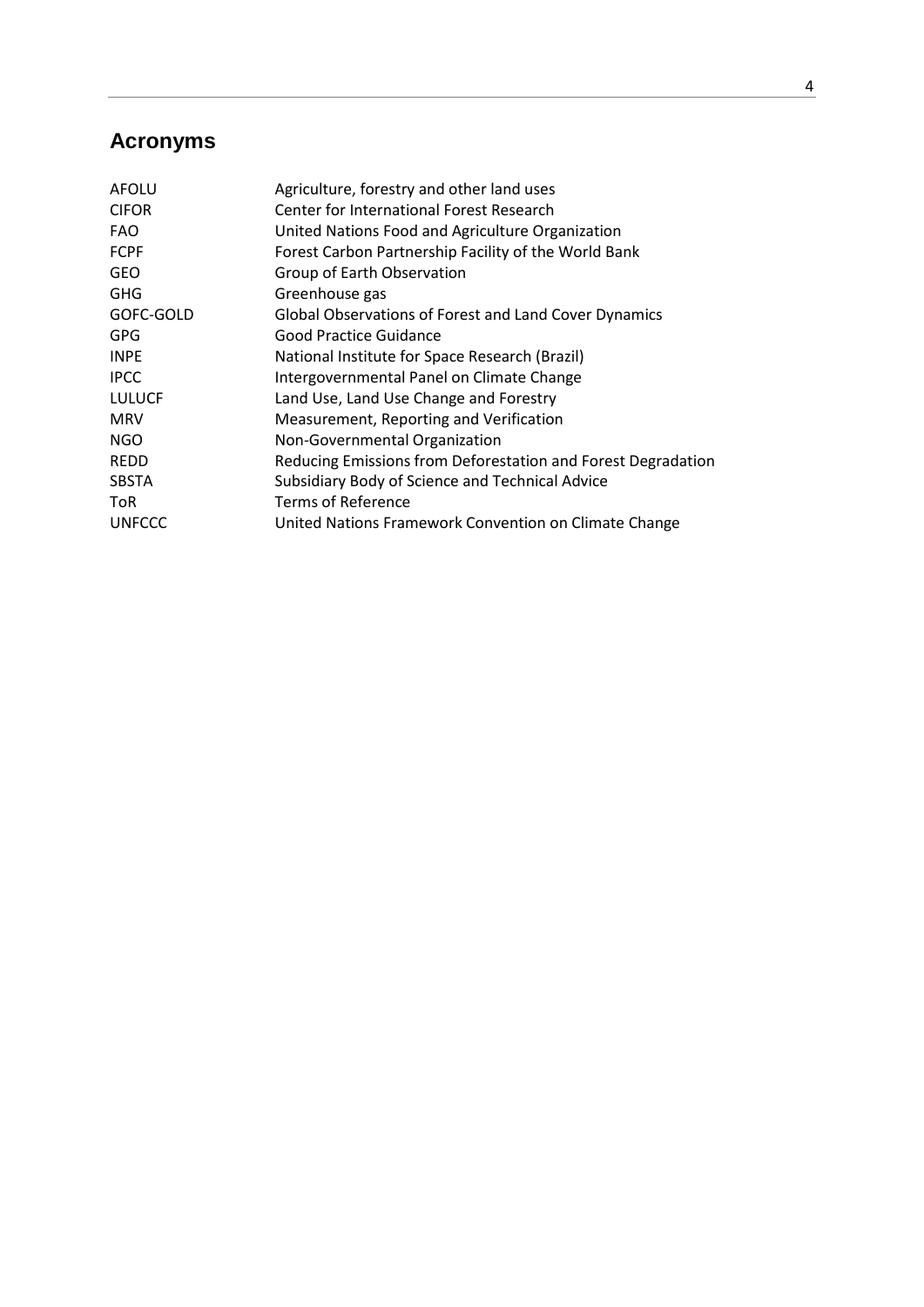### **1 Background and objectives**

A workshop of experts and stakeholders, and a series of consultations with relevant agencies were conducted during 27-29. October 2009 in efforts to prepare Guyana's participation in REDD+ mechanisms. The activities are embedded in efforts by the Government of Guyana that aims to embark on a low carbon economy path that includes the protecting and maintenance of its forests in an effort to reduce global carbon emissions. Guyana has over 80% of its land area covered by forests, approximately 16 million hectares. Based on current information and understanding, there has been relatively low deforestation rate in Guyana estimated at 0.1% to 0.3% per annum.

The cooperation between the Governments of Norway and Guyana expresses a willingness to work together to provide the world with a relevant, replicable model for how REDD-plus can align the development objectives of forest countries with the world's need to combat climate change The initiative will require the development of capacities for monitoring, reporting and verification (MRV) of forest carbon stocks and changes. In this context, the overall goal of the activities reported here are to develop a road map for the development of a MRV system for REDD+ participation for Guyana. The development of such road map considered several aspects that have been elaborated in the facilitation process and for developing terms of reference for developing an REDD MRV system:

- 1. Requirements for the MRV system:
	- o The accepted principles and procedures of estimation and reporting of carbon emissions and removals at the national level should meet criteria specified by the IPCC Good Practice Guidelines and Guidance for reporting on the international level;
	- $\circ$  The particulars of the national REDD implementation strategy that has been selected, since different activities have different MRV implications;
- 2. Bridging the capacity gap through a detailed plan to establish sustained MRV capacities within the country:
	- $\circ$  Capacity gap assessment based on the state of the existing national forest monitoring technical capabilities and the requirements for the MRV system;
	- o Develop a road map and its implementation through a sustained and efficient institutional framework including competence in measuring and monitoring at different levels, support of national policies and REDD+ actions, international reporting and verification, and linking MRV of actions and MRV of transactions.

The facilitation process was be lead by Martin Herold through a national three day set of workshops and meetings and provide to Guyanain the form of training, moderating discussions, assessment of existing capacities and synthesizing the results for the ToR development.

There were a specific work and discussion items that have been presented and discussed during the 3 days facilitation:

- 1. Summary of Guyana's national REDD+ process
- 2. Training/introduction of IPCC Good Practice Guidelines on LULUCF
- 3. Assessment of current data and capacities in Guyana
- 4. Assessment of current and future drivers of forest carbon change and current monitoring activities
- 5. Capacity gap assessment considering both international and national requirements
- 6. Development of road map for building a sustained MRV system within the country as basis for developing the MRV terms of reference
- 7. Synthesis presentation and discussion in plenary
- 8. Writing session to support the development of the MRV ToR for Guyana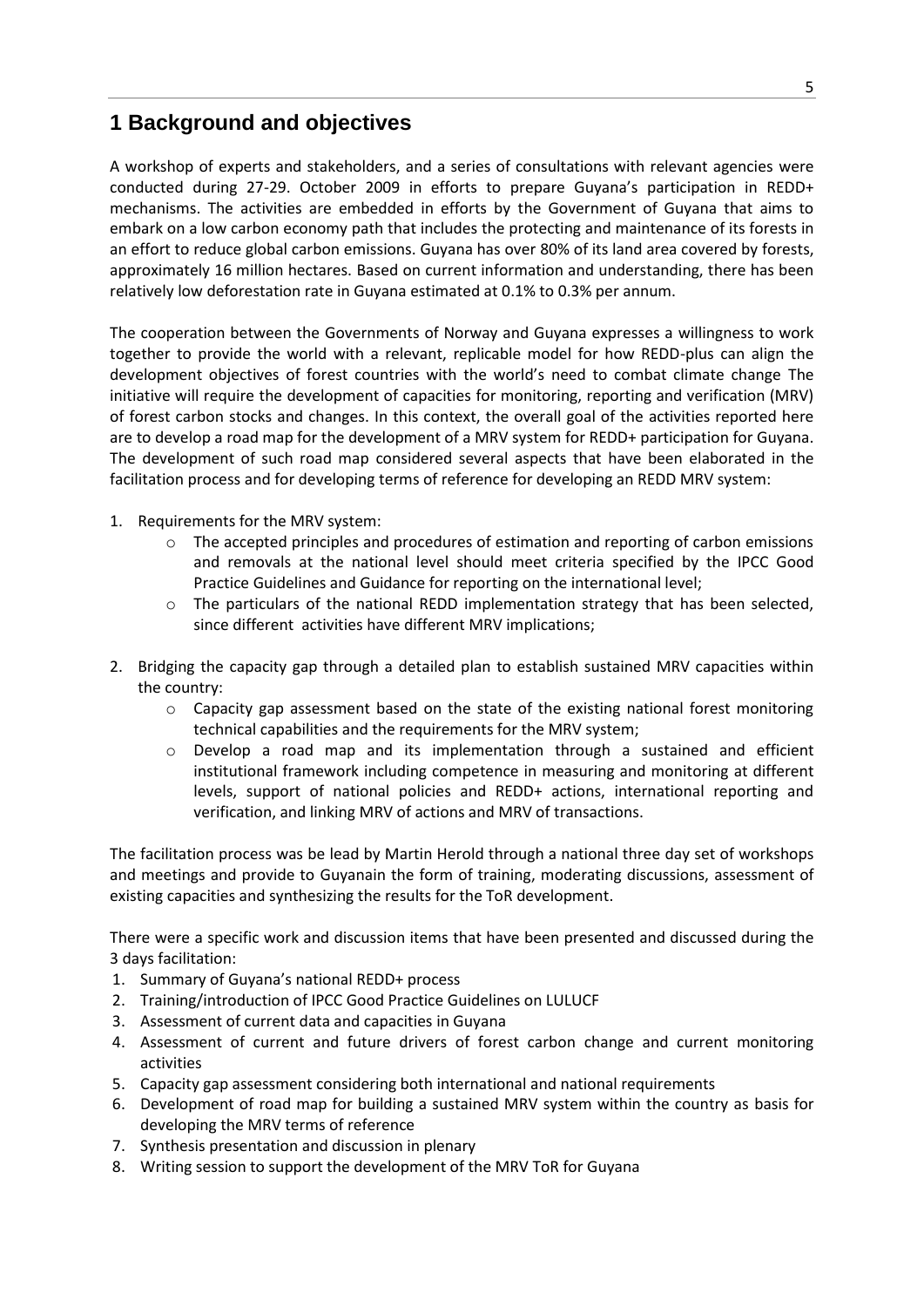The following sets of documents have been made available (digitally) for or after the workshop:

- **1.** UNFCCC/SBSTA technical paper on costs of monitoring for REDD published in June 2009 (printed copies should be distributed at the workshop): <http://unfccc.int/resource/docs/2009/tp/01.pdf>
- **2.** GOFC-GOLD REDD technical sourcebook, updated version published in July 2009 (3-4 printed should be available to key technical people): [http://www.gofc-gold.uni](http://www.gofc-gold.uni-jena.de/redd/sourcebook/Sourcebook_Version_July_2009_cop14-2.pdf)[jena.de/redd/sourcebook/Sourcebook\\_Version\\_July\\_2009\\_cop14-2.pdf](http://www.gofc-gold.uni-jena.de/redd/sourcebook/Sourcebook_Version_July_2009_cop14-2.pdf)
- **3.** UNFCCC SBSTA 30 decision and draft text for Copenhagen negotiated in June 2009 (should be available to workshop participants):<http://unfccc.int/resource/docs/2009/sbsta/eng/l09.pdf>
- **4.** An assessment of national forest monitoring capabilities in tropical non-Annex I countries: [http://princes.3cdn.net/8453c17981d0ae3cc8\\_q0m6vsqxd.pdf](http://princes.3cdn.net/8453c17981d0ae3cc8_q0m6vsqxd.pdf)
- 5. Draft chapter on "MRV and REDD+ policy: objectives, capacities, institutions" by M.Herold and M. Skutsch (available as pdf)

The technical experts participating in the workshop were encouraged to consider the recent guidelines and guidance

- Guidelines (2003) on Land Use Land Use Change and Forestry (LULUCF), focus on chapters 2 and 3:
	- o <http://www.ipcc-nggip.iges.or.jp/public/gpglulucf/gpglulucf.html>
- Guidance on Agriculture Forestry and other Land Uses (AFOLU), focus on chapters 1-4:
	- o <http://www.ipcc-nggip.iges.or.jp/public/2006gl/vol4.html>

### **2 Workshop participants**

A 2 day workshop held 27. and 28. October 2009 at the Pegasus Hotel in Georgetown/Guyana was jointly organized by the Guyana Forestry Commission and Martin Herold. The workshop brought together 90 participants including high-level politicians, Guyana's Office of Climate Change, key governmental agencies, national monitoring experts, international donor organizations, representatives from local and indigenous communities (National Toshoa's Council) and national and international NGO's. The full participants list is provided in Appendix A.

### **3 Workshop agenda**

The workshop had duration of 2 full days. Appendix B provides the detailed agenda. The first day included a high-level opening and presentation by national and international experts on REDD MRV and policy. The afternoon was dedicated to plenary discussion on key MRV topics and capacity needs. The second day morning was mainly dedicated breakout group discussions in three areas:

- 1. Data and capacity gap assessment and scoping of next activities: The aim of the group was to bring together technical experts to discuss IPCC requirements, national forest processes, and related capacity gaps and discuss a set of next steps and actions (see summary Appendix C)
- 2. Drivers and processes of forest carbon change: The group discussed drivers and processes active in Guyana and scoped policy REDD opportunities and MRV implications in terms of existing gaps and next steps (see summary Appendix D)
- 3. Community participation: This group discussed the role and opportunities of local actors in REDD and MRV and defined capacity development needs and next steps (see summary Appendix E)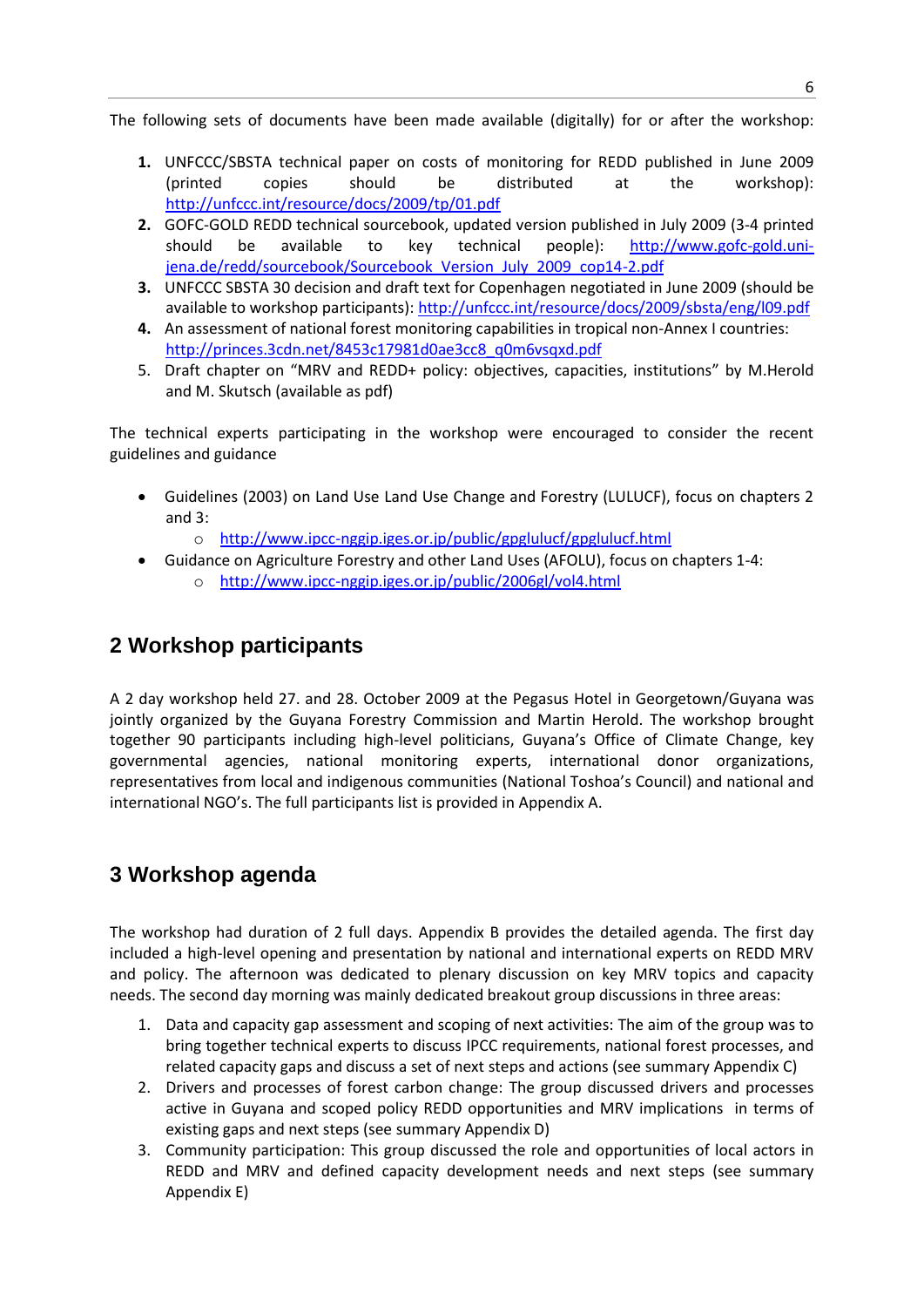The results of the group discussed was summarized and synthesized and resulted in the development of the roadmap for MRV capacity in plenary.

With permission of the speakers, all presentations of the workshop are available as ADOBE PDF on the website of the Guyana: [www.forestry.gov.gy.](http://www.forestry.gov.gy/)

### **4 Summary of workshop presentation and discussions**

### *4.1 Policy background*

While policy and compensations mechanisms for implementing REDD are still under discussion by the UNFCCC, the draft text on methodology for REDD produced by SBSTA 30 in June 2009 makes it clear that not only reduced emissions from deforestation and degradation, but also forest conservation, sustainable forest management and forest enhancement are likely to be included in the agreement which will be finalized at the climate summit in Copenhagen in December 2009. These three elements are usually jointly referred to as 'REDD +'.

This creates some certainty about the contours of the agreement and what will be credited, as well as opportunities to use a variety of approaches to measuring and monitoring. One key measure to quantify the role of a forest for climate change mitigation is the sum of the carbon stored in its terrestrial pools (i.e. vegetation biomass and soil carbon). It can be assumed that any change in the forest carbon stocks from direct or indirect human activities has an impact on the climate with the overall goal to reduce the amount of emissions to the atmosphere and to maintain or increase the overall terrestrial carbon pool. Thus, climate change mitigation activities currently under discussion encourage:

- the long-term conservation of forests to maintain its current or natural carbon reservoir,
- to change the impact of human activities (i.e. causing carbon emissions from land use) in forests to stabilize or increase terrestrial carbon stocks in the long-term,
- a change in current human activities towards reforestation of land to increase the terrestrial carbon sink.

These generic and fundamental objectives are addressed in the REDD+ and the LULUCF discussions in a number of concepts, such as deforestation, forest degradation, forest conservation etc. These reflect the need to specify policies to alter human activities towards a more climate friendly way, means to measure and report their carbon impact on the local, national and global level, and the link between the two. Since current REDD+ discussions are dealing with both cause-oriented and emission-oriented approaches, dealing with these concepts becomes even more critical and sensitive.

It is currently not practical nor efficient to measure and report the stocks and changes for the global terrestrial carbon reservoir with the level of detail and certainty to address all drivers and processes that have a carbon impact on the land. REDD+ readiness activities are encouraged to start right away and will need to include a priority setting given that

 Countries start from a diverse set of backgrounds in terms of historical drivers and changes in forest carbon; expected future land use changes due to their development objectives; and current capabilities for measuring and monitoring forest carbon on the national and local level. The current primary aim should be how the three objectives noted above can be addressed given that: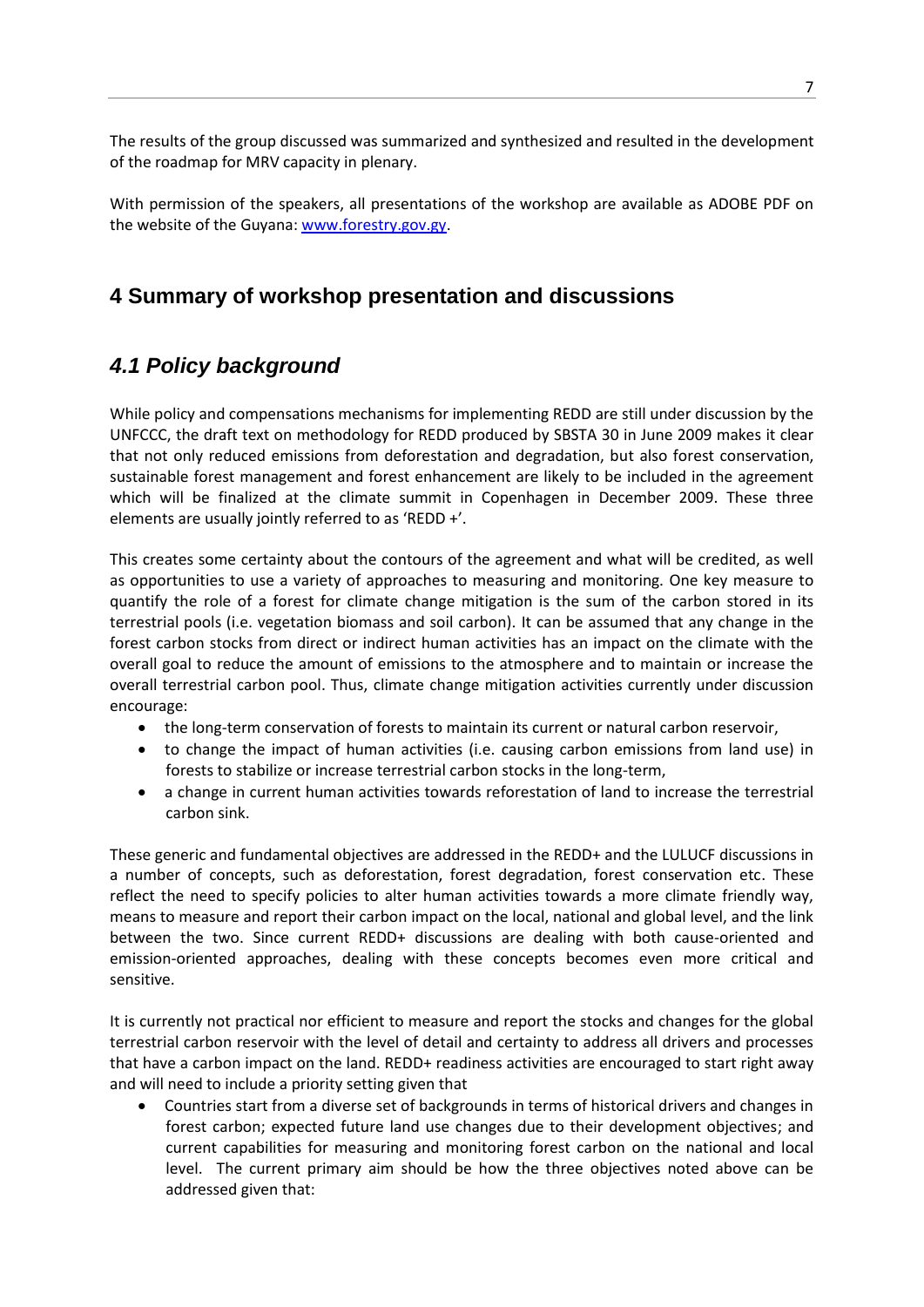- current human land use impacts causing carbon emissions are focused in specific areas and regions and should, perhaps, be primarily addressed in the very near-term; however, it is the long-term stabilization or increase of the terrestrial carbon reservoir as a whole that will decide on the effectiveness of the activities initiated today,
- resources to address REDD+ will be limited and not suitable to address all issues everywhere at the same time. While all countries should be encouraged to participate from the beginning, their entry points will vary and priority setting and efficient implementation strategies will be needed at the international, national and sub-national levels.

Thus, we should understand the use of concepts like deforestation, degradation and conservation as means to provide agreed international frameworks and to scope and define practical and efficient implementation strategies (policies and MRV) for countries and actors to start REDD+ actions. This should include the definition of long-term targets and the specification of near-term priorities. For example, in the case of national monitoring, it is not practical to measure each ton of carbon or each tree individually on a regular basis. However, it is possible and efficient to achieve some level of national monitoring with most detail and certainty in spatially limited areas of "REDD actions" that proves and verifies the positive effect of policies and implementation for the climate.

### *4.2 Principles for MRV capacity development for Guyana*

The current UNFCCC SBSTA negotiation text (June 2009<sup>1</sup>) refers to the need to establish monitoring systems that use an appropriate combination of remote sensing and ground-based forest carbon inventory approaches with a focus on estimating anthropogenic forest-related greenhouse gas emissions by sources, removals by sinks, forest carbon stocks and forest area changes. It is agreed that the IPCC Good Practice Guidelines on Land Use Land Use Change and Forestry (LULUCF) provide suitable and agreed methods and procedures to estimate and report on carbon stock changes for deforestation, forest degradation, forest conservation, reforestation, afforestation etc. All MRV activities and estimates should follow the five IPCC reporting principles and should particularly be transparent, comparable, consistent, as accurate and complete as possible, and should reduce uncertainties, as far as national capabilities and capacities permit). It is further indicated that these monitoring systems and their results will be open to independent review as agreed by the Conference of the Parties.

Table 1 lists some of the key information sources currently available to Guyana as international guidance. In that context, the UN REDD program has specified a set of key considerations for development of national MRV systems:

- 1 Monitor What Matters
- 2 Warrant Multi-stakeholder process
- 3 Ensure Quality, Reporting and Verification compliance
- 4 Guarantee Availability and Accessibility of data and Methods
- 5 Support Investment and Sharing of Benefits
- 6 Strengthen Institutional, Technical, Legal and Policy Development Capacities

These considerations clearly point at the need for country-specific and country-driven solutions for developing capacities and partnerships that certainly go beyond technical MRV considerations and include a participatory process and the exploration of co-benefits and synergies.

**<sup>.</sup>** *<sup>1</sup> UNFCCC SBSTA 30 decision and draft text for Copenhagen negotiated in June 2009 (should be available to workshop participants): http://unfccc.int/resource/docs/2009/sbsta/eng/l09.pdf*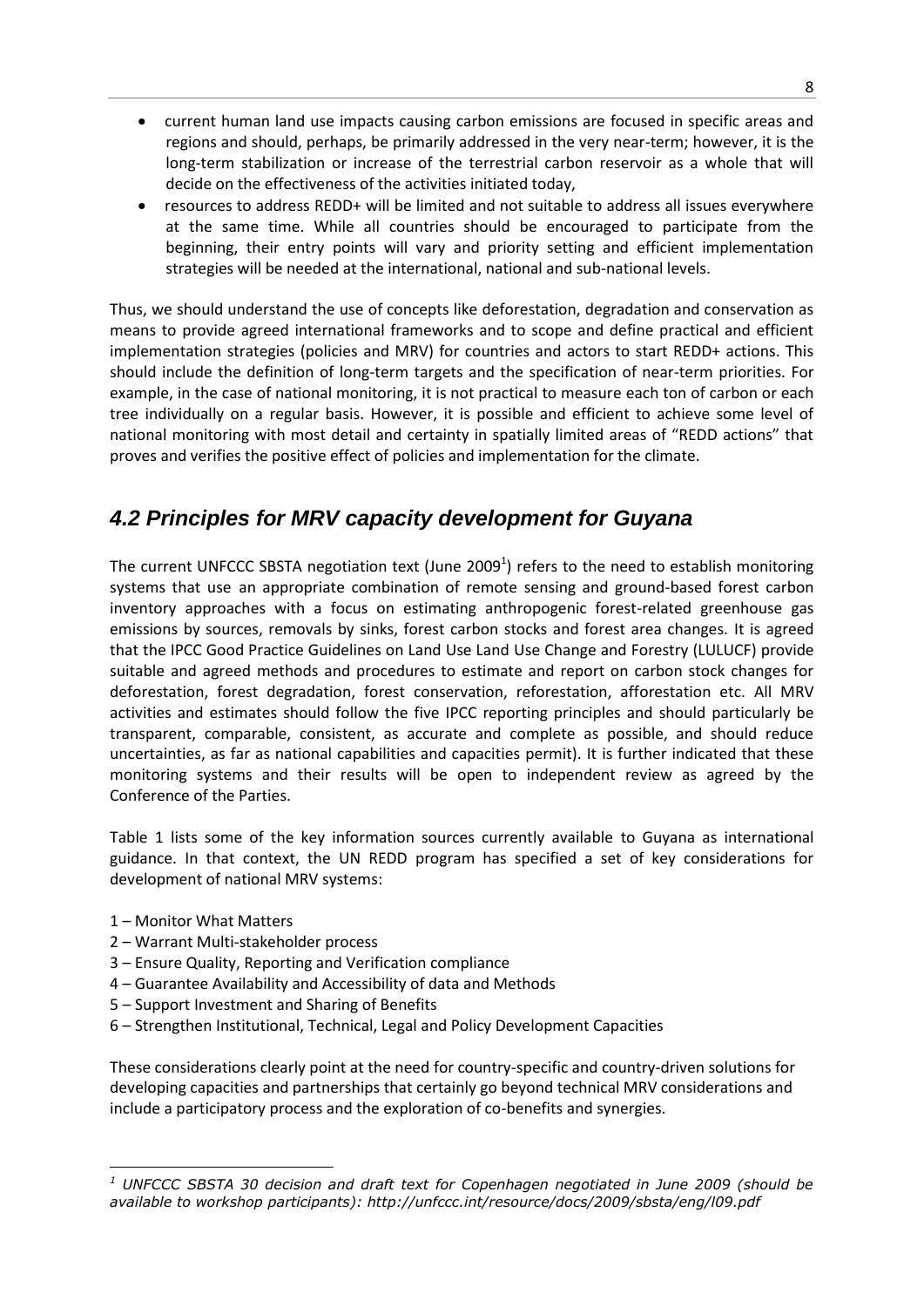#### *Table 1. Overview of needs for guidance, analyses and advice on national MRV and key information available.*

| <b>Need</b>                                                                                               | <b>Whose need</b>                                       | Key information provided by                                         |
|-----------------------------------------------------------------------------------------------------------|---------------------------------------------------------|---------------------------------------------------------------------|
| International principles and guidance<br>for measuring & reporting on carbon<br>stock changes & emissions | <b>Individual Parties</b>                               | <b>IPCC Good Practice Guidance for</b><br>LULUC $F^2$               |
| Additional information on methods<br>and procedures for MRV                                               | <b>Individual Parties</b>                               | GOFC-GOLD Sourcebook <sup>3</sup>                                   |
| Analysis of current national MRV<br>capacities                                                            | Individual Parties;<br>International<br>community       | Assessment of national forest<br>monitoring capacities <sup>4</sup> |
| Analysis on costs of developing<br>national MRV systems                                                   | <b>Individual Parties</b><br>International<br>community | UNFCCC technical paper on costs for<br>REDD MRV <sup>5</sup>        |
| Concepts for national REDD<br>architectures (incl. link of policy and<br>MRV)                             | <b>Individual Parties</b>                               | <b>CIFOR book on national REDD</b><br>architecture and policies     |
| Advice on how to develop national<br>MRV system                                                           | <b>Individual Parties</b>                               | UN REDD program (framework,<br>www.un-redd.org)                     |

CIFOR has been proposing the "3 E's concept" of efficiency, effectiveness and equity as guidance for both REDD related policies and MRV developments and their linkages in REDD readiness and implementation. The 3 E's concept, for example, provides a framework to consider the diverse set of needs and requirements for both policy and MRV on the national and sub-national level:

**Efficiency**: using transparent, consistent and cost-effective data sources and procedures, sets up an institutional infrastructure and establishes sustained capacities within the country that meet its national and international REDD+ requirements and enables to report forest carbon changes using the IPCC GPG in the long-term;

**Effectiveness**: supports and is driven by the development and implementation of a national REDD+ policy and its areas of priority area of actions;

**Equity:** integrates MRV actors and activities for local measurements and monitoring, national-level monitoring and estimation, and international guidance, and supports independent review, to ensure participation and transparency among different stakeholders involved.

1

*<sup>2</sup> Guidelines (2003) on Land Use Land Use Change and Forestry (LULUCF), focus on chapters 2 and 3: http://www.ipcc-nggip.iges.or.jp/public/gpglulucf/gpglulucf.html, Guidance on Agriculture Forestry and other Land Uses (AFOLU), focus on chapters 1-4:<http://www.ipcc-nggip.iges.or.jp/public/2006gl/vol4.html>*

*<sup>3</sup> GOFC-GOLD REDD technical sourcebook, updated version published in July 2009: [http://www.gofc-gold.uni](http://www.gofc-gold.uni-jena.de/redd/sourcebook/Sourcebook_Version_July_2009_cop14-2.pdf)[jena.de/redd/sourcebook/Sourcebook\\_Version\\_July\\_2009\\_cop14-2.pdf](http://www.gofc-gold.uni-jena.de/redd/sourcebook/Sourcebook_Version_July_2009_cop14-2.pdf)*

*<sup>4</sup> An assessment of national forest monitoring capabilities in tropical non-Annex I countries: [http://princes.3cdn.net/8453c17981d0ae3cc8\\_q0m6vsqxd.pdf](http://princes.3cdn.net/8453c17981d0ae3cc8_q0m6vsqxd.pdf)*

<sup>&</sup>lt;sup>5</sup> UNFCCC/SBSTA technical paper on costs of monitoring for REDD published in June 2009: *<http://unfccc.int/resource/docs/2009/tp/01.pdf>*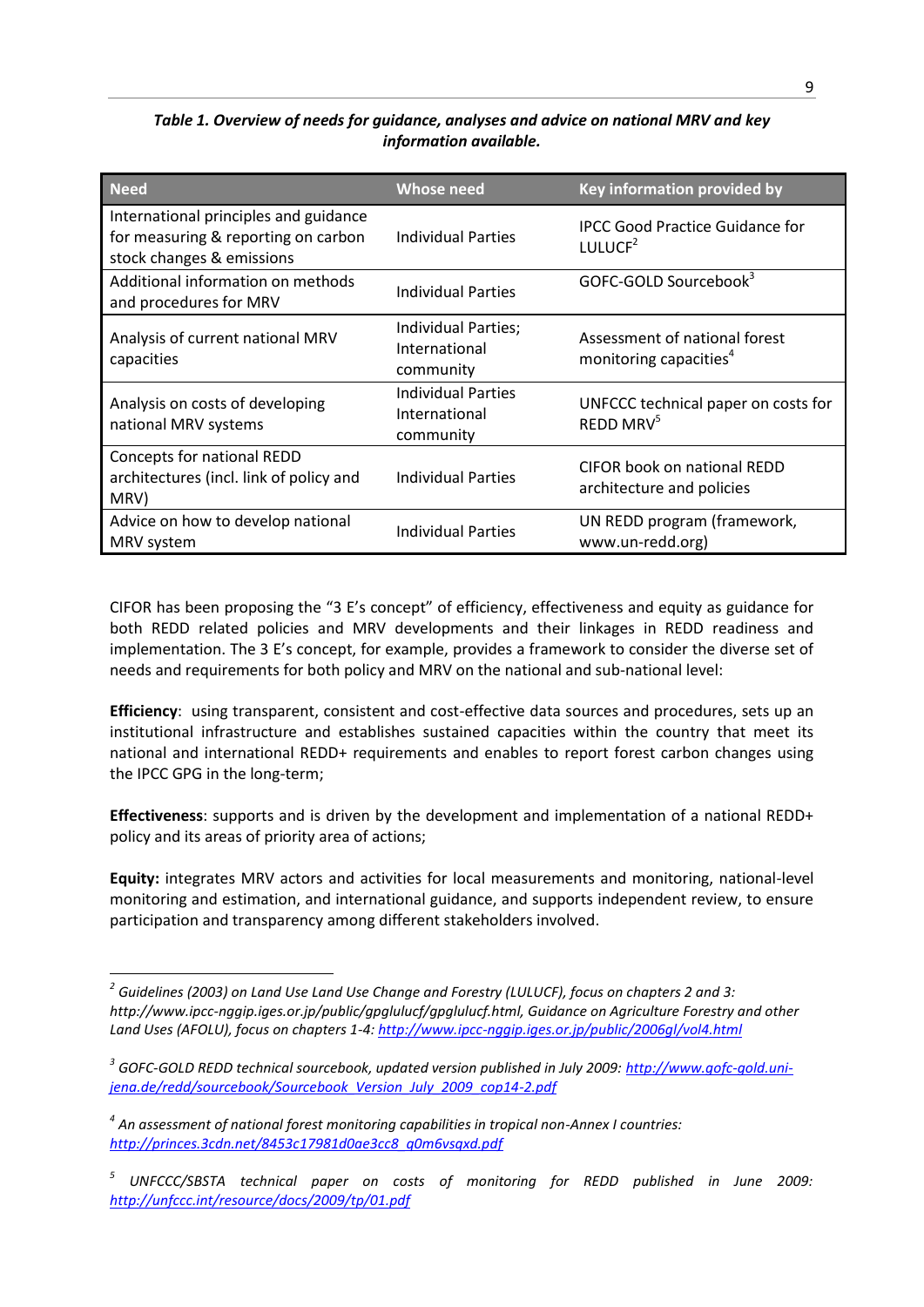These considerations currently provide the most comprehensive and up to date set of guidance and foundations to develop MRV systems as part of national readiness process. Building upon the existing guidance and principles, the workshop discussions did go deeper in assessing requirements and capacity needs, and providing suggestion for MRV capacity development strategies and actions that reflect Guyana's specific country circumstances. As a result, the MRV development process will follow the fundamental assumptions:

- 1. The overall goal is to establish a capacity development process to implement a sustained MRV system for implementing REDD policies and results-based compensation for such activities in the long-term as a contribution to Guyana's low carbon development pathway. In general, any progress for REDD+ MRV fosters integrated decision making for resource management, and, thus, by itself, provides on important foundation for any future development.
- 2. The development of a national REDD+ MRV system uses a phased approach along a roadmap that specifies near-term priorities & long-term targets and is based on:
	- Building upon existing capacities and data, international requirements and national needs for Guyana's REDD participation,
	- b. the objective to support annual estimation, reporting and verification of forestrelated carbon emissions and removals at the national level,
	- c. the need to maintain some flexibility to adjust the activities in case the details of REDD compensation mechanisms are agreed internationally;
- 3. The MRV system evolution is directly linked with REDD+ policy development and implementation and contains a systematic national monitoring, reporting and verification system and a sub-national program to support MRV for local REDD+ activities;
- 4. An strong institutional base and the establishment and maintenance of partnership and cooperation at all levels provides the framework:
	- a. a steering body coordinating all REDD+ MRV activities and the implementation of the roadmap,
	- b. the Guyana Forestry Commission as executive agency,
	- c. a process for involving all relevant national stakeholders involved in MRV and REDD implementation and mechanisms to ensure transparent and open exchange and management of data,
	- d. building partnerships and cooperation with key national and international organizations that help Guyana in implementing the road map.

### *4.3 Capacity gap assessment and key actions*

During the workshop considerable amount of time was spend to discuss current data and capacities and how they relate to requirements for REDD+ participation. The evaluation of Guyana's capacities and REDD specific characteristics provide the basis to specify the recommendations and next steps. Starting with an assessment of current capacities, additional information on country-specific characteristics and requirements for REDD were analyzed and discussed. The capacity gap assessment was performed for both international requirements (IPCC GPG) and national needs (through an assessment of current forest change processes).

Appendix F provides an overview of requirements, existing data capacities and suggested activities to fill the data gaps. It is clear that basic data need to be acquired and capacities build until Guyana can provide estimations and reporting fulfilling the IPCC principles and requirements. Breakout group discussed in detail some of the next steps needed to fill some of the identified gaps (Appendix C).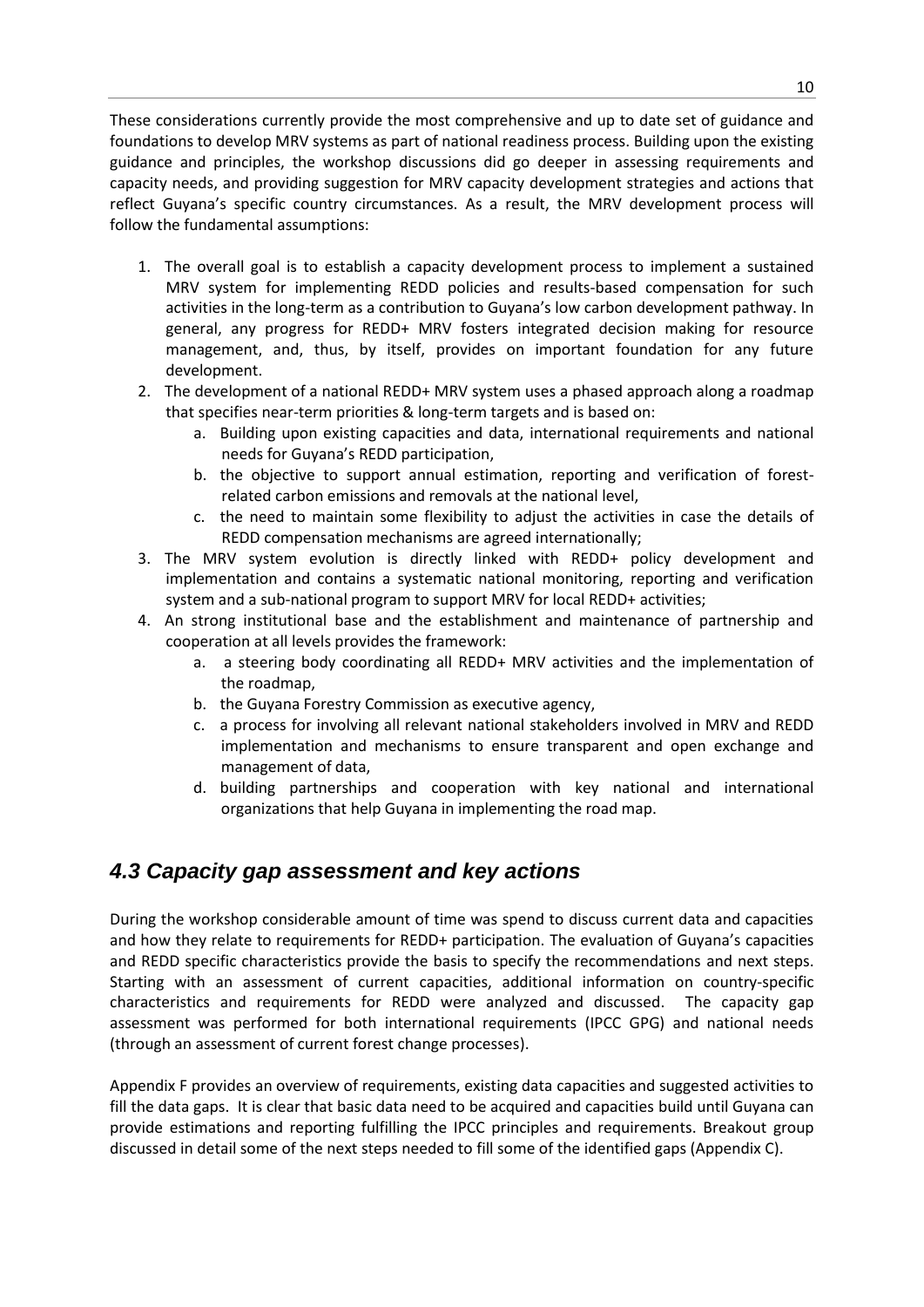Appendix G lists the current processes causing forest carbon stock identified by the workshop participants. The assessment also includes some information on the process characteristics, its estimated carbon impact and current monitoring. None of the processes are currently monitored with level of certainty and detailed required for MRV of REDD actions. Existing data and information of the activities are varying. From a carbon impact point of view, the land use changes resulting in the removal of native forests causing most of current emissions. There are basically no human activities currently active in Guyana that directly increase forest area and forest carbon stocks.

Based on the assessment provided in Appendix G, one breakout did discuss in more detailed the drivers of forest carbon change (Appendix D). The results are important for the REDD MRV systems since activities of drivers need to be monitored as well, such knowledge are key to formulate policies, and a solid understanding is important for setting the reference level and conducting explorations of future development. The breakout group focusing on community participation highlighted an important capacity gap in terms of both REDD participation and MRV (Appendix E). As synthesis of the capacity gap assessment, the national MRV development principles defined in the previous section, and the break out group discussion, a number of seven key action areas were defined as immediate activities for starting the capacity development for Guyana:

- 1. Develop and implement a national mechanism and institutional framework:
	- Steering body for the MRV system development (Office of Climate Change, Office of the President as coordinator of activities)
	- Coordination and integration of national datasets through a high-level national technical committee accompanied by a related legislative reform and development of a national data management system and infrastructure
	- Participation, scientific advice and international partnering, i.e. through the establishment of a technical and scientific advisory group
- 2. Conduct a comprehensive forest area change assessment for a historical period:
	- Processing and interpretation of historical archived satellite datasets at national level for forest area change, benchmark forest map and exploration of the monitoring of forest degradation
	- Capacity building component included from the beginning
- 3. Build carbon stock measurement capacities:
	- Design a national and sub-national stratification
	- Design Protocols and implement measurements in all carbon pools
	- Targeted sampling and surveys to establish national conversions/expansion factors
- 4. Develop MRV for a set of REDD demonstration activities
	- Focus on key drivers/processes and engagement with implementation actors (i.e. land owners, communities)
	- Conduct detailed monitoring at demonstration sites
- 5. Engagement with international community:
	- Explore the possibility of the GEO forest carbon tracking task to help in satellite data acquisition from 2009 onwards
	- Partner with international organizations and research partners
	- Seek further advise/coordination with international activities
- 6. Sustained internal communication mechanism on MRV:
	- Development communication plan and outreach materials
		- Conduct a series of regional workshops and consultation to inform about REDD and **MRV**
- 7. Conduct/support research on key issues
	- Scoping exercise for linking policy and MRV (actions, transactions)
	- Detailed national driver assessment and methods for reference level projection
	- Co-benefits of MRV (i.e. to support LCDS) and tools for decision-support in the context of integrated natural resources management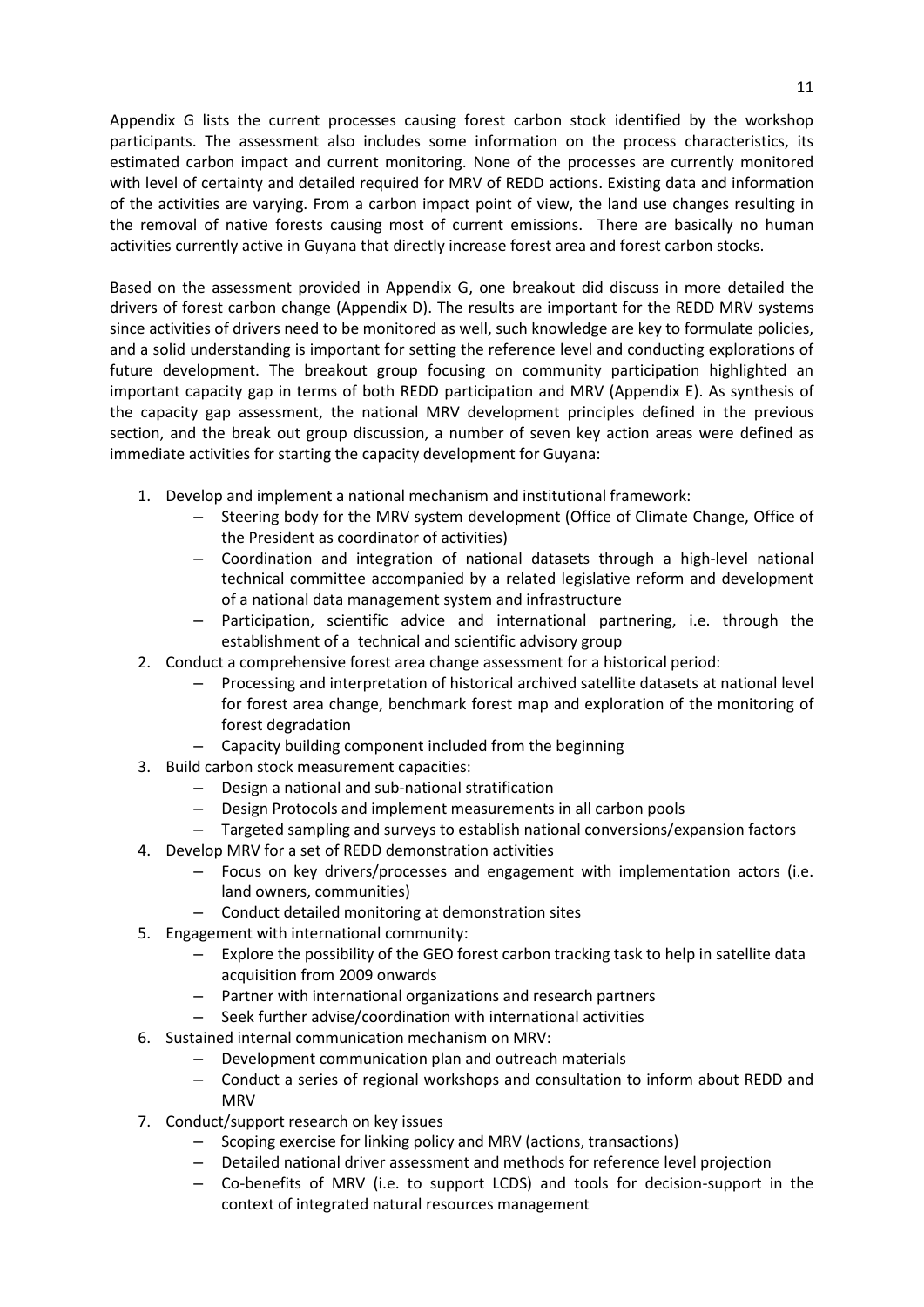The execution of the work will be centralized at the Guyana Forestry Commission and this agency will be the focal agency for coordinating all aspects of data collection, analysis, research execution and assessments and for routine continuous monitoring of the system. This agency will work with all consultants, data providers and suppliers, and stakeholders of the MRVS.

### *4.4 MRV capacity development roadmap*

The development of a road map for the establishment of a system for measurement, reporting, and verification (MRV) as an initial investment to participate in any REDD mechanism requires the consideration of a number of necessary steps and different types of gaps to be addressed in different phase (Appendix H and Appendix I). This road map lists expected outcomes and capacity improvements for these different phases, as well as, a set of specific activities to fill four different types of gaps.

Most importantly, REDD policy should drive MRV activities and vice versa, and this interaction needs to be established from the beginning. Thus, one of the fundamental questions initially is whether sufficient data are existing for the country to explore REDD opportunities and formulate a national REDD policy strategy and scope, and demonstrate implementation activities. This issue is targeted in the first phase and should be tackled right away. The seven priority action areas from the workshop discussions provided in the previous section will be used as baseline to specify efforts for the first phase. Activities include the establishment of missing institutional arrangements and filling some existing gaps to first derive initial datasets (data gap filling) to provide a thorough understanding on the activities of drivers and processes and their forest carbon impact, and how policies can be defined and implemented to affect them. In this phase, Guyana will also be aiming to build basic capacities to report on a set of interim performance indicators that will respond to an international REDD mechanism.

The co-evolution of the MRV system and the national policy mechanisms to support the positive impact of REDD+ actions continues in the readiness phase where the development of technical capacities, institutional arrangements and policies will result in the establishment of the reference level. This process will help provide the foundations for the eligibility to participate in REDD resultsbased crediting mechanisms. In both the readiness and the implementation phase the large emphasis on measurements and monitoring will be extended to reporting and verification, i.e. through the establishment capacities to apply the IPCC GPG for international reporting.

The implementation process may also include an effort to fill a methodological gap. Initial measurement and monitoring activities will use readily available (historical) data and methods that may be limited in achieving, for example, accuracy and completeness in national forest carbon monitoring and the GHG inventory. Furthermore, a consolidated national REDD implementation strategy and an analysis of IPCC key categories will result in a prioritization of what needs to monitored, reported and verified in the long term with the main objective being to contribute to efforts in the key areas and processes designated with respect to REDD implementation actions.

The current road map (Appendix H and I) is associated with a timeline of 2010 for phase 1, 2011/12 for phase 2 and post 2012 for the implementation phase. This timing reflects the current planning and maybe accelerated to move towards a full Tier 3 system if desired.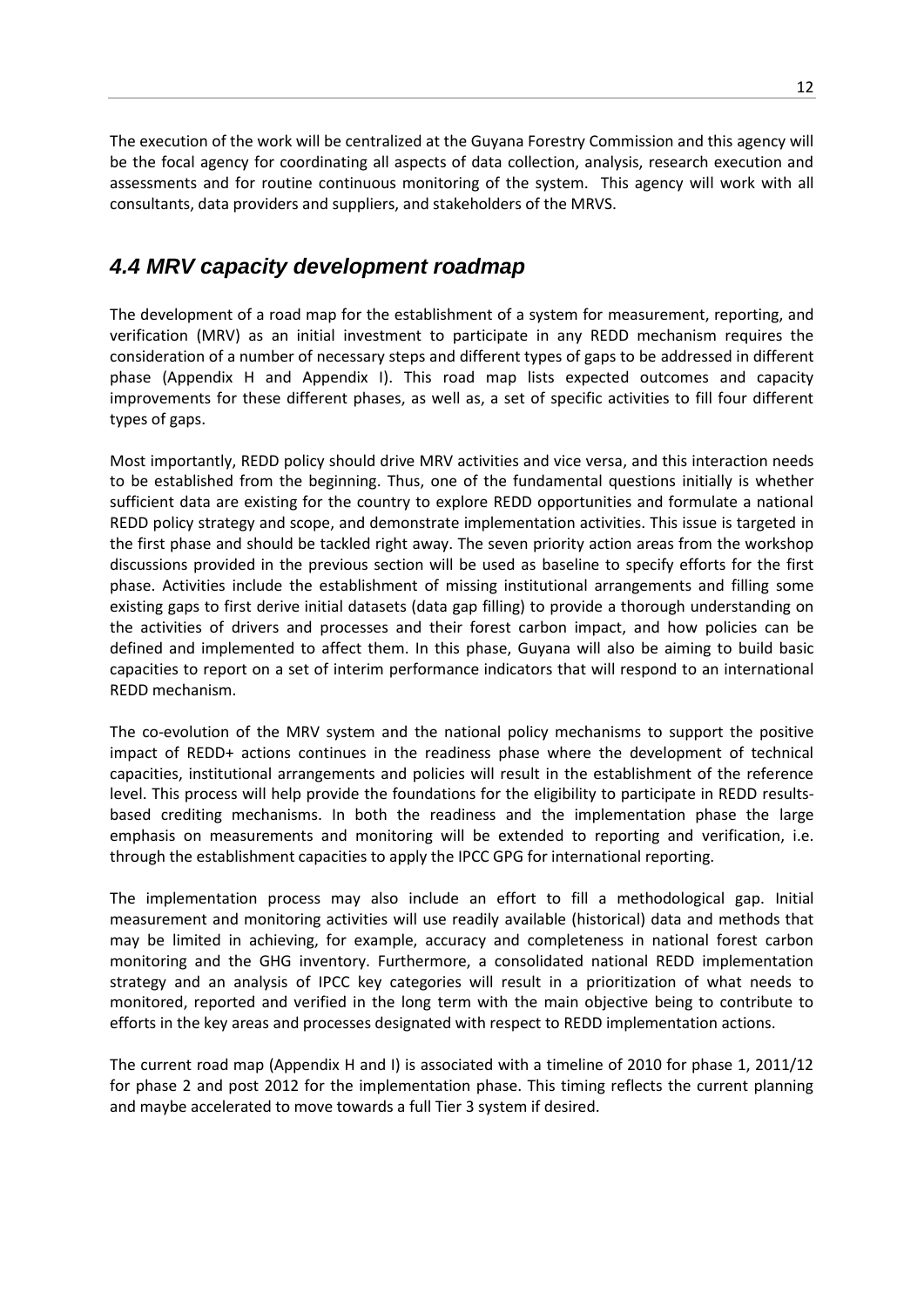### **Appendix A: List of participants for workshop**

#### **Name Representing**

Lorena Vaca **Amerindian People's Association** Curtis Bernard Conservation International Guyana - Guyana Eustace Alexander Conservation International Guyana - Guyana David Singh **Conservation International Guyana - Guyana** Hans Thompson Environmental Protection Agency Sean Mendonca Environmental Protection Agency Asna Sharief Environmental Protection Agency Geeta Devi Singh Environmental Protection Agency Omar Ramcharran Environmental Protection Agency Nadia Nassir Environmental Protection Agency Chris Ingelbreckt European Union Martin Herold Wageningen University / GOFC-GOLD Hilbertus Cort Forest Products Association Derrick Cummings Forest Products Development and Marketing Council Laura T. Singh **Forest Products Development and Marketing Council** Mahender Sharma **Guyana Energy Agency** Sandra Britton **Guyana Energy Agency** Jagdesh Singh Guyana Forestry Commission Pradeepa Bholanath Guyana Forestry Commission Edward Goberdhan Guyana Forestry Commission Nasheta Dewnath Guyana Forestry Commission Kenny David **Guyana Forestry Commission** Quacy Bremner Guyana Forestry Commission Gavin Agard Guyana Forestry Commission Romayne Atkinson Guyana Forestry Commission Sonya Reece **Guyana Forestry Commission** Pashen Peters Guyana Forestry Commission Rawle Lewis **Guyana Forestry Commission** Carey Bhojdat Guyana Forestry Commission Handsajie Sookdeo Guyana Forestry Commission Darshnie Rampersaud Guyana Forestry Commission Sumedha Mahadeo Guyana Forestry Commission Anna Mohase Guyana Forestry Commission Raj Singh Guyana Forestry Commission - Board of Directors Vanessa Benn Guyana Forestry Commission - Board of Directors Kampta Persaud Guyana Geology and Mines Commission Terry Moore Guyana Geology and Mines Commission Dianne Mc Donald Guyana Geology and Mines Commission Donald Singh Guyana Geology and Mines Commission Sheron Dingrid Guyana Geology and Mines Commission Karen Livan **Guyana Geology and Mines Commission** Naseem Nassir Guyana Lands and Surveys Commission Elvin Codier **Guyana National Newspaper Ltd.** Colin Klauthy Guyana Organisation of Indigenous Peoples Yolanda Glen Guyana School of Agriculture M. Stewart **Guyana Sea Defence** Ashley Adams Guyana Sugar Cooperation Zaimool Rahaman Hydrometerological Department Leslie Lin Jailing Forest Industries Lennox Cornette Jailing Forest Industries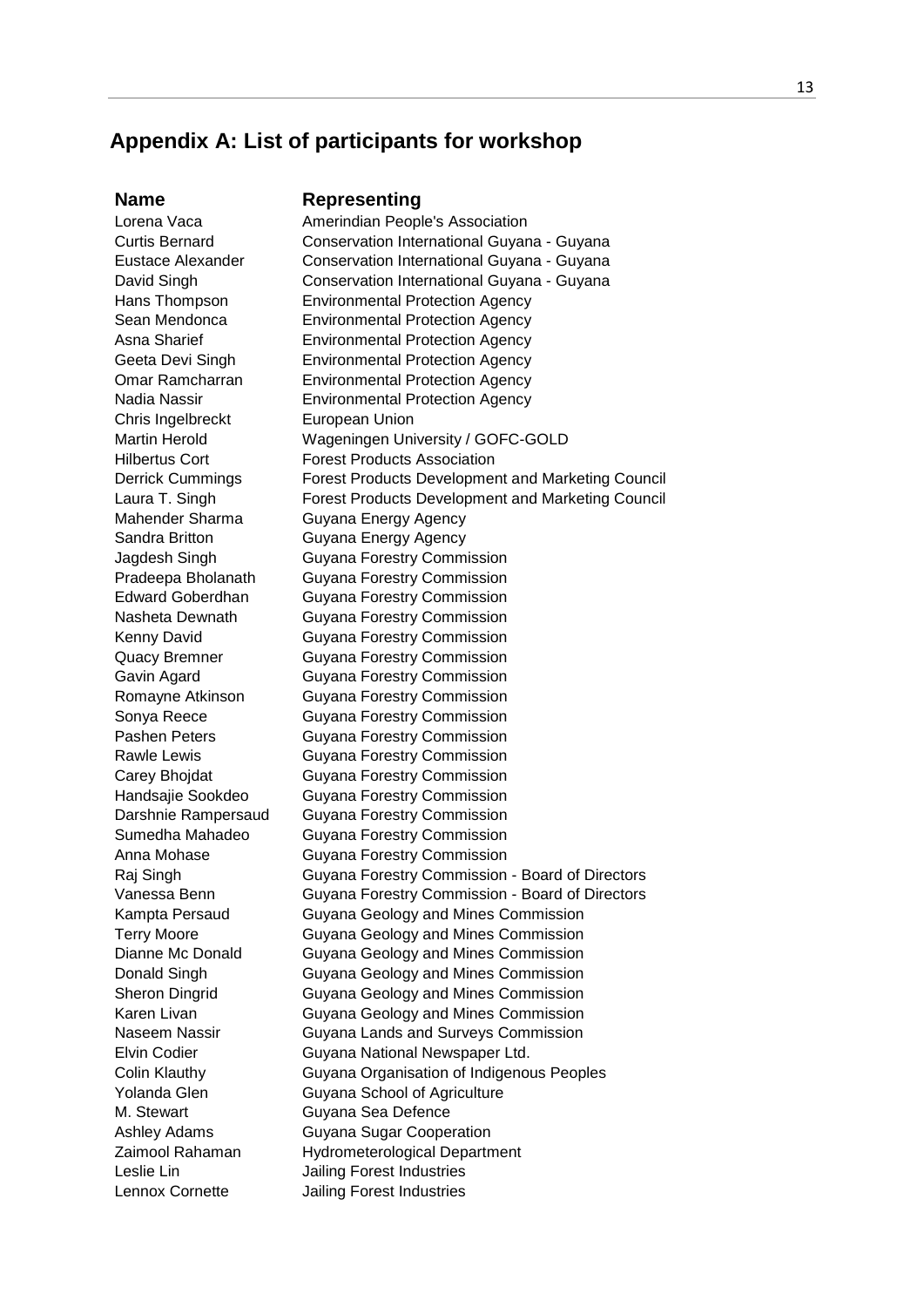Patrina Lakhan Media Alfred King **Ministry Culture, Youth & Sports** Hymawattie Lagan Min. Human Services, Women's Affairs Bureau Annie Pitamber Ministry of Agriculture Kalina Ali **Ministry of Amerindian Affairs** Nigel Dharamlall Ministry of Amerindian Affairs Julie Sookram Ministry of Amerindian Affairs Sharon Austin Ministry of Amerindian Affairs Jason Fields Ministry of Foreign Affairs Robert Narine Ministry of Public Works B. Chintamenie National Agriculture Research Institute Romel Simon National Amderindian Development Foundation Thorne Carmicheal National Drainage and Irrigation Authority R. Jeffery **National Drainage and Irrigation Authority** Derrick John National Tosahos' Council John Andries **National Tosahos' Council** Hidebrand James National Tosahos' Council Micheal Williams National Tosahos' Council Bernard Laud National Tosahos' Council Ernest Dundass National Tosahos' Council Christopher Edwards National Tosahos' Council William Peters National Tosahos' Council David Wilson National Tosahos' Council Herbie Campbell National Tosahos' Council Lester Flemming National Tosahos' Council Maxwell Andrew National Tosahos' Council Ernest Samuels National Tosahos' Council Sonya Reece **Office of Climate Change** Shyam Nokta Office of the President Ronald Bulkhan Precision Woodworking, Guyana Manufacturers and Services Assoc. Patsy Ross UNDP Richard Persaud UNDP - Guyana Shield Initiative Project Lawrence Lewis University of Guyana Paulette Bynoe University of Guyana John Caesar University of Guyana Susy Lewis University of Guyana William German USAID Winston Harliquin USAID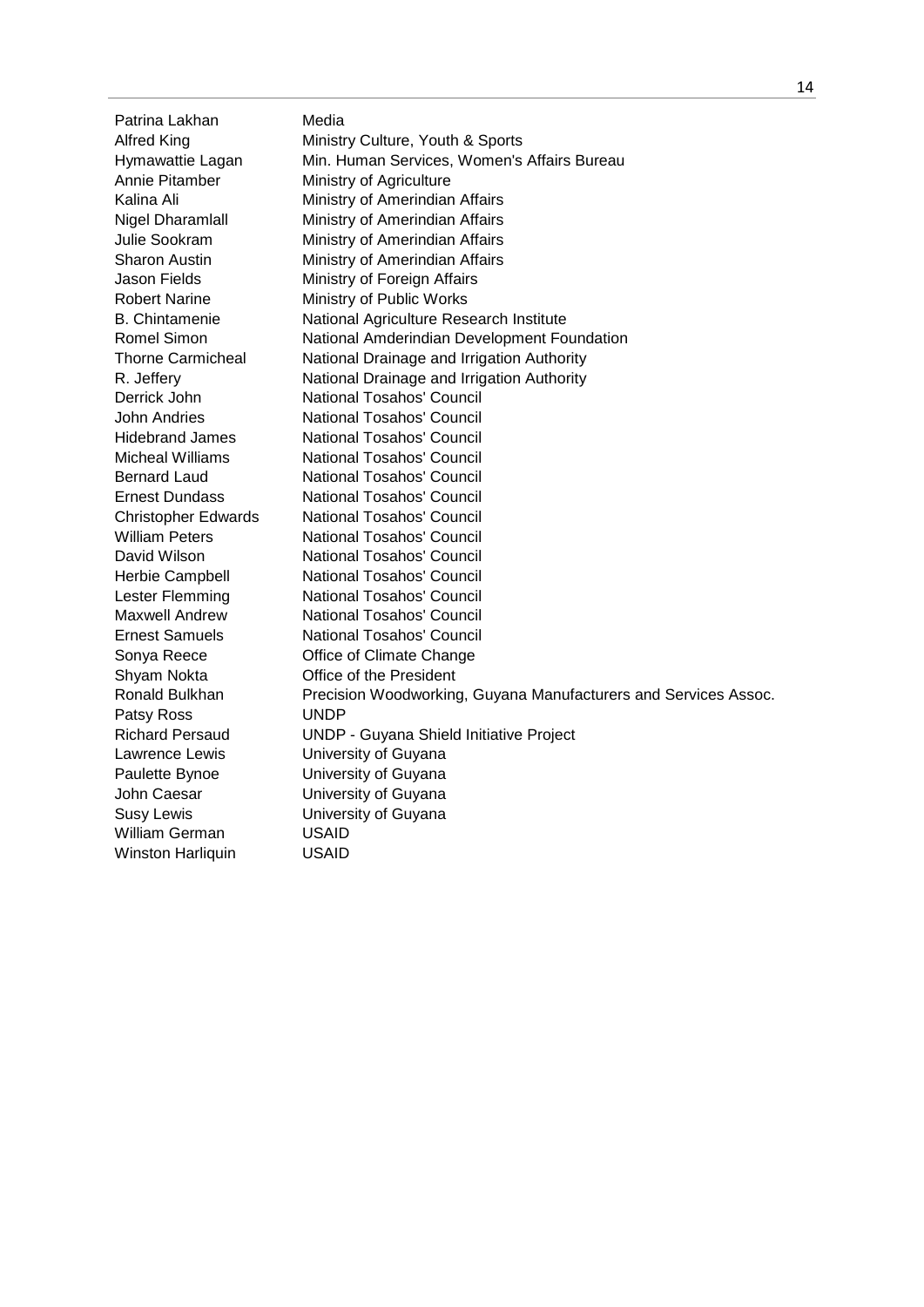### **Appendix B: Workshop agenda**

**REDD MRV Workshop for Guyana: linking policy and monitoring requirements and facilitating the development of national ToR** 

#### **27. October**

#### **Session 1 Opening:**

Welcome and Remarks on behalf of GFC Commissioner - Ms Pradeepa Bholanath, GFC- 5 minutes Remarks by Prof. Dr. Martin Herold- 5 minutes Remarks- Mr. Shyam Nokta, Office of Climate Change- 5 minutes Remarks by Minister of Agriculture- Minister Robert Persaud, MP, MBA - 10 minutes

#### **Morning break**

#### **Session 2: REDD+ the international context**

Status of REDD+ and MRV at UNFCCC negotiations, status of REDD+ initiatives in FCPF and UN-REDD, other REDD+ developments at the international level, the need for domestic policy linkages. (30 min + discussion, Martin Herold)

#### **Lunch**

#### **Session 3: REDD+ - the Guyana context**

Review of Guyana's FCPF REDD+ initiative and the current status; review of Guyana MRV process and current plans and status. The context of this current exercise. (20 min + discussion, Pradeepa Bholanath)

#### **Afternoon Break**

#### **Session 4: Drivers, processes and policy**

Presentation and assessment of current drivers/processes affecting forest carbon and current monitoring activities

2 hours, presentation by national expert Nasheta Dewnath + discussion, facilitated by Martin Herold Session included plenary discussions with the Honary Samuel Hinds (Prime Minister of Guyana) and his Excellency Bharrat Jagdeo (President of Guyana)

#### **28. October 2009**

#### **Session 5: Policy and MRV implications, and IPCC GPG training**

Assessment of drivers and REDD+ policy options with respect to MRV requirements (10 min presentation + 20 min discussion, Martin Herold)

Training and introduction of IPCC Good Practice guidelines and requirements (30 min presentation + 30 min discussion, Martin Herold)

Starting with breakout group discussions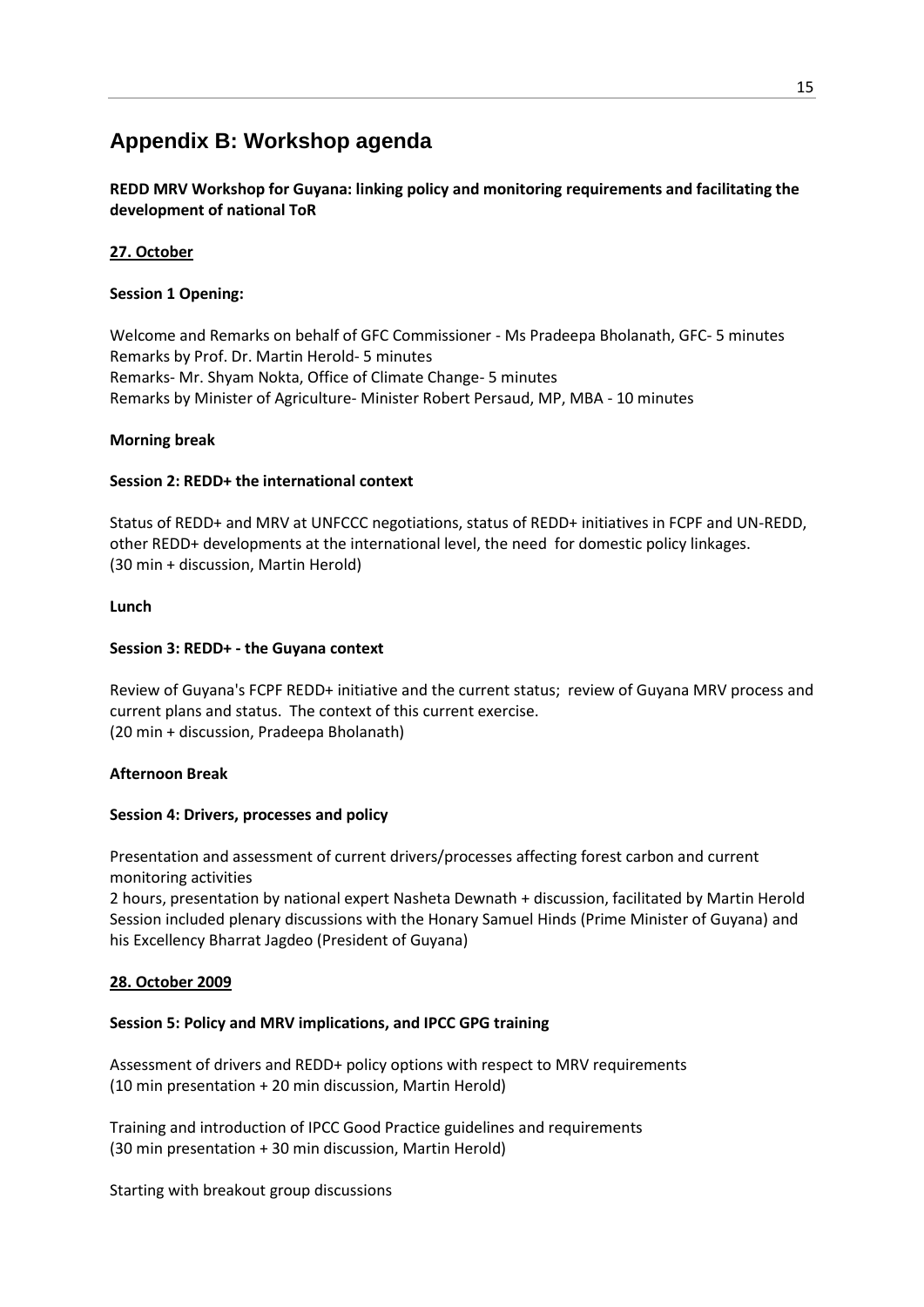#### **Morning break**

Work and discussions in breakout groups:

- 1. Data and capacity gap assessment and scoping of next activities
- 2. Drivers and processes of forest carbon change
- 3. Community participation

#### **Lunch**

#### **Session 6: Develop roadmap and priorities**

Presentation reports from breakout groups

Presentation and discussions on MRV capacity development road map and priorities for Guyana (30 mins + discussion, Pradeepa Bholanath + Martin Herold)

#### **Afternoon Break**

**Session 7: Synthesis and closing**

**Closing, suggestions and remarks by the honorable Prime Minister the Honary Samuel Hinds**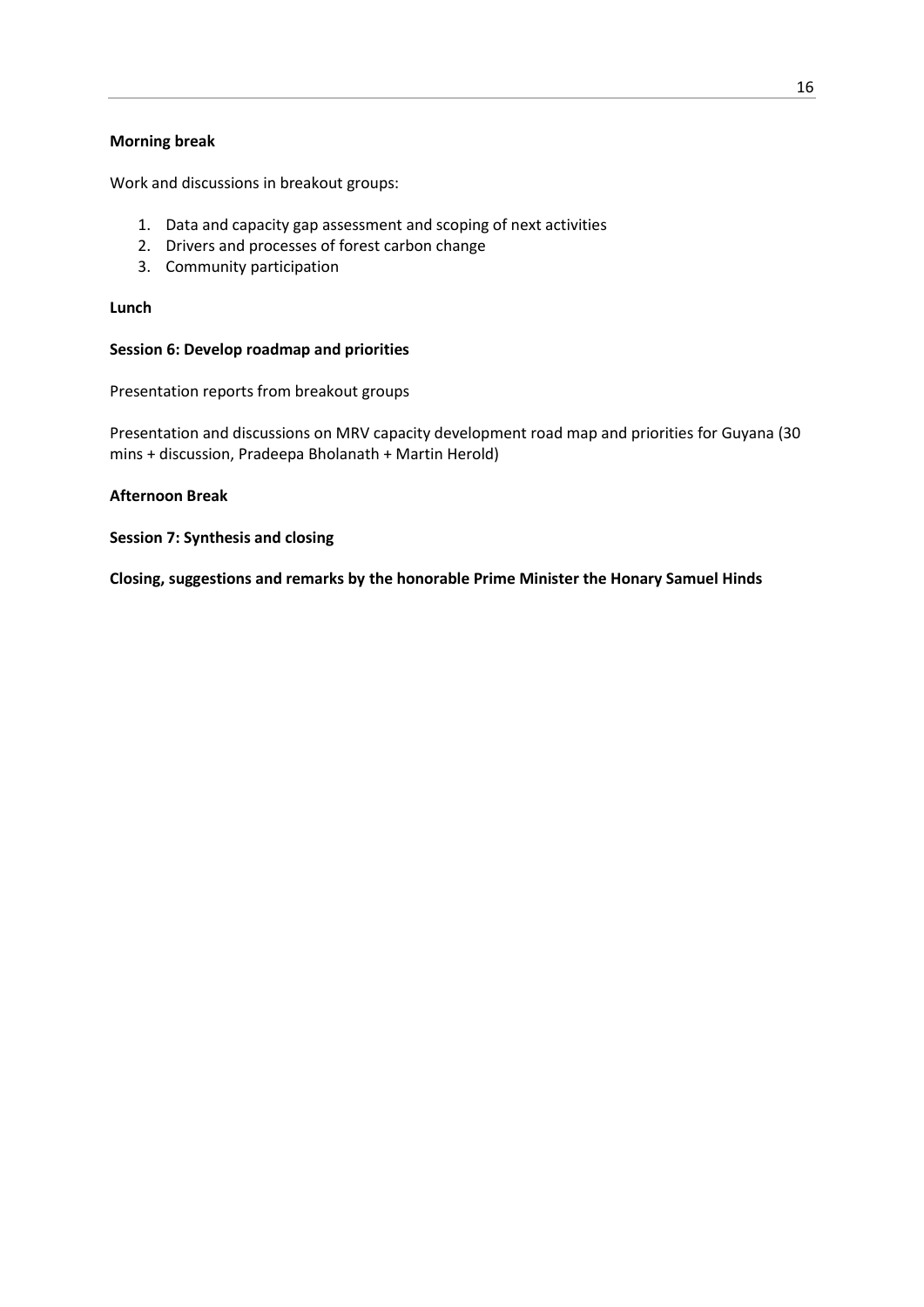### **Appendix C: Summary of discussion in breakout group 1 on capacity gap assessment and next steps**

Suggested next steps:

- **Capacities are needed and development should start from the very first day, data gap filling is important maybe initially based on stronger international engagement**
- **National mechanism to gather and coordinate activities:**
	- $\circ$  Joint database at national level, compatible, involvement of key agencies: Lands and Survey, Geology and Mines, GFC
	- o Need to set up coordination national mechanism, revitalize GINRIS-system, use and feed into LCDS framework, upgrade to use a broader set of data types
	- o Agriculture/lease tracking (shape files) and need to track actual forest change
	- o Office of climate change coordinates MRVS

#### **Activity data assessment using remote sensing and GIS based for area change:**

- o National definition of forest land and forest land change, to capture human-induced changes,
- o Satellite data to be acquired by Guyana, seek to use a variety of sources
- o Start with historical data in archives
- o Annual coverage intended with satellite data, consider the issue of seasonality, maybe not all data analyzed wall to wall annually
- o Accuracy assessment for forest maps and change data, requires field work
- o Identification of mapped forest change processes at second step

#### **Carbon stock, changes and emissions factors:**

- $\circ$  Utilize current existing inventory data and timber harvesting data to be converted into carbon (stocks and emissions)
- o Efforts: Carbon conversion, expansion factors, wood density, root/shoot ratio based on destructive sampling program
- o Phased approach, improve carbon data and estimations over time
- o IPCC uncertainty assessment from the beginning, error propagation important
- o Statistical analysis need to be done for sampling design: national carbon density stratification and establish, i.e. 900 permanent plots (tbd)
- $\circ$  May use satellite data or other proxies to keep update on activities and stratification
- o Sample plots and in situ measurements, what's the purpose:
	- **F** For national factors, destructive sampling
	- Systematic national sample to provide solid carbon numbers, System of invisible plots? 900?
	- Address a variety of drivers and activities 2 sets of temporary or permanent plots based on stratification:
		- General changes (random temporary based area change and monitoring) – implemented by land agencies
		- REDD activity-based measurements (involve REDD implementers!)
	- Decide on carbon pools, perhaps aim for measure all initially? At selected locations, where are the high-carbon soils?
- Research task to study natural carbon dynamics (sample plots in natural forest areas)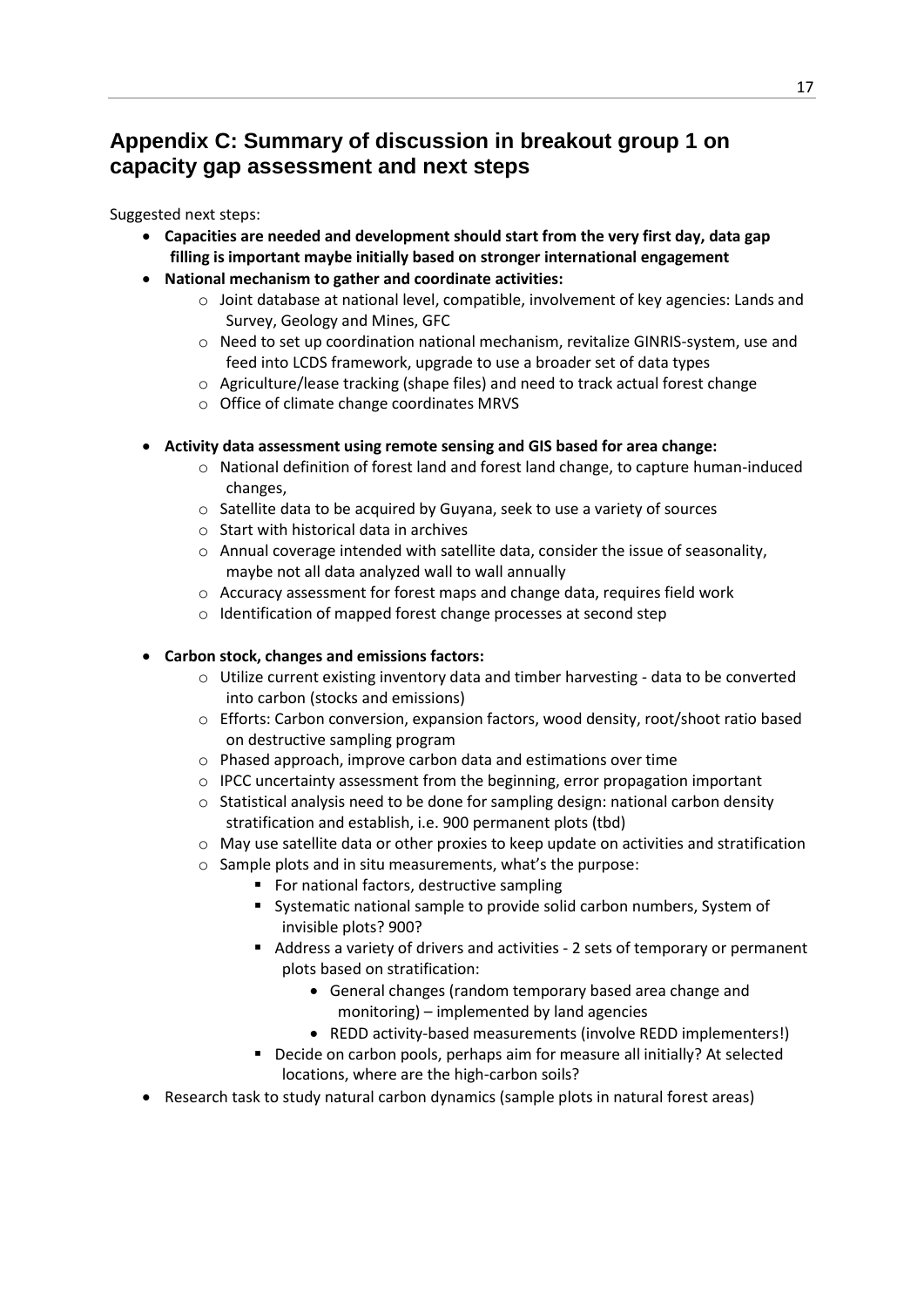### **Appendix D: Summary of discussion in breakout group 2 on drivers of forest change and MRV implications**

The Group identified that while there are a number of drivers that currently affect carbon stock and will also do so in the future. These drivers were classified based on the following categories:

#### **1. POLICY / INSTITUTIONAL**

- Socio-economic governance
- Overlaps in land use policies
- Incentives/ disincentives at the national and local level
- Inadequate capacity (technical, institutional & human)

#### **2. SOCIO-ECONOMIC DRIVERS**

- Market forces
- Poverty
- Livelihood enhancements
- National development plans
- **3. DEMOGRAPHIC SHIFTS**
	- Spatial
		- Population increase

#### **4. CULTURAL**

- Customs &Belief systems (use of firewood & spirituality)
- Agricultural practices

#### **5. ECOLOGICAL**

- Natural & spontaneous fires
- Dieback
- Forest regeneration

#### **6. TECHNOLOGY**

Efficiency & effectiveness in natural resources utilization & management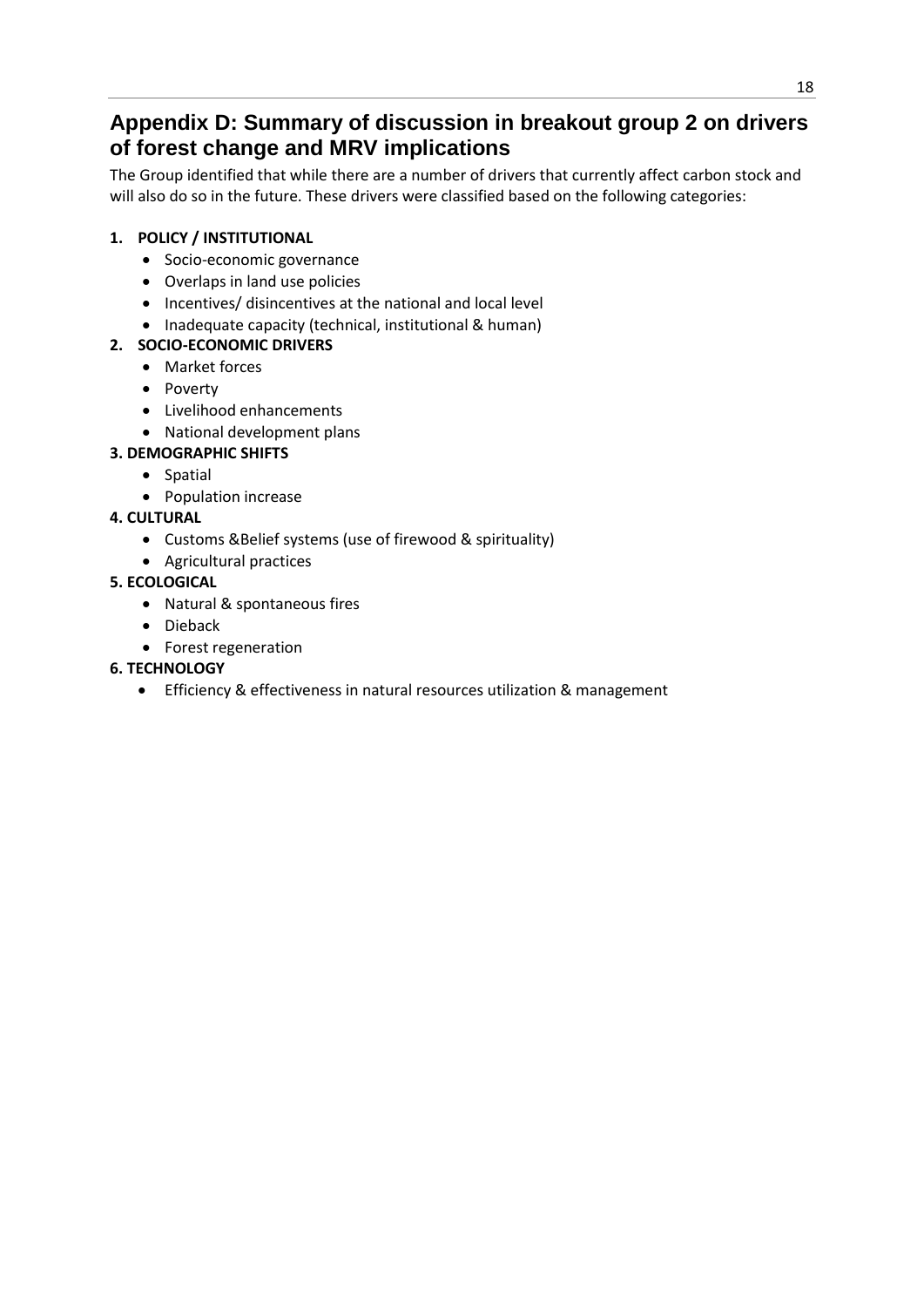| <b>Processes that effect</b><br>forest carbon stocks | <b>Drivers of</b><br><b>Forest Carbon</b><br>Change | Who is responsible for the<br>execution of the activity and<br>for what purpose (historical,<br>current, future) | Importance<br>(carbon impact)                  | <b>Current data and</b><br>monitoring<br>activities           | <b>Scoping for REDD policy opportunities</b>                                                      |  |  |
|------------------------------------------------------|-----------------------------------------------------|------------------------------------------------------------------------------------------------------------------|------------------------------------------------|---------------------------------------------------------------|---------------------------------------------------------------------------------------------------|--|--|
| <b>FOREST LAND</b><br><b>CONVERSION FOR</b>          | Policy /<br>Institutional                           | Investors                                                                                                        |                                                | GL&SC<br>$GFC - in the case of$<br>the quick                  | National Development Strategy, National<br>Competitiveness Strategy, draft LCDS,                  |  |  |
| <b>AGRICULTURE</b><br>(including                     | Socio-Economic                                      |                                                                                                                  | High                                           | assessment report<br>EPA<br>Ministry of                       | Agricultural diversification Strategy, relevant<br>legislations governing various agriculture and |  |  |
| aquaculture)                                         | Demographic<br><b>Shifts</b>                        | Local populations/<br>communities/ villages                                                                      |                                                | Agriculture<br><b>NARI</b>                                    | land use in the sector - e.g Fisheries Act, etc.                                                  |  |  |
|                                                      | Policy /<br>Institutional                           |                                                                                                                  |                                                | <b>GGMC</b>                                                   |                                                                                                   |  |  |
| <b>FOREST CONVERSION</b>                             | Socio-Economic                                      | Local miners and companies                                                                                       | High                                           | GFC - in the case of<br>the quick<br>assessment report<br>EPA | Mining Legislation, draft LCDS, Land Use Plan of                                                  |  |  |
| <b>FOR MINING</b>                                    | Demographic<br><b>Shifts</b>                        |                                                                                                                  |                                                |                                                               | which Regional Plans exists for some regions.                                                     |  |  |
|                                                      | Technology                                          |                                                                                                                  |                                                |                                                               |                                                                                                   |  |  |
|                                                      | Policy /<br>Institutional                           |                                                                                                                  |                                                |                                                               |                                                                                                   |  |  |
| <b>LOGGING ACTIVITIES</b>                            | Socio-Economic                                      | <b>Holders of Forest Leases</b>                                                                                  | High                                           | <b>GFC</b><br>EPA                                             | Forest legislation, National Forest Policy,<br>National Forest Plan, various GFC guidelines,      |  |  |
|                                                      | Demographic<br><b>Shifts</b>                        |                                                                                                                  |                                                |                                                               | draft LCDS                                                                                        |  |  |
|                                                      | Technology                                          |                                                                                                                  |                                                |                                                               |                                                                                                   |  |  |
| <b>ROADS</b>                                         | Policy /<br>Institutional                           | Government agencies<br>Forest Lease holders                                                                      | High (e.g. Georgetown<br>Lethem Transportation | Ministry of Public<br>Works                                   | Roads Act, Community and Village Management<br>Plan, EPA Permitting and Regulator                 |  |  |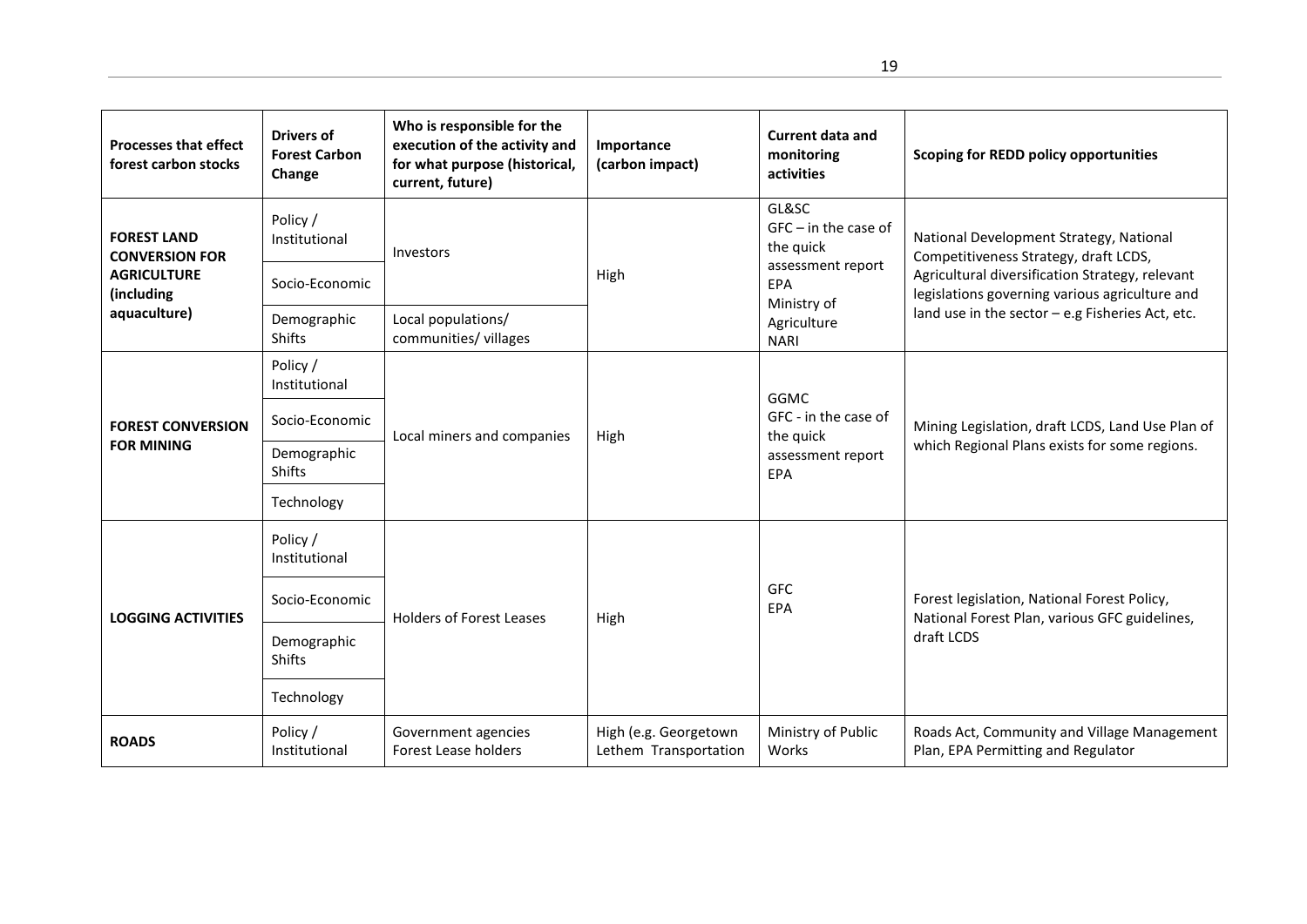|                                                         | Socio-Economic<br>Demographic<br><b>Shifts</b>             | Miners<br>Developers                                                                                       | Corridor)                                                             | <b>GFC</b><br>EPA<br>Ministry of Housing<br>Ministry of Local<br>Government (to a<br>lesser extent)         | requirements, GFC's guidelines (strategic plan,<br>forest management plan and annual<br>operational plan) |  |
|---------------------------------------------------------|------------------------------------------------------------|------------------------------------------------------------------------------------------------------------|-----------------------------------------------------------------------|-------------------------------------------------------------------------------------------------------------|-----------------------------------------------------------------------------------------------------------|--|
| <b>HOUSING</b>                                          | Policy /<br>Institutional<br>Socio-Economic<br>Demographic | Government agencies<br><b>Forest Lease holders</b><br><b>Miners</b><br>Developers<br>Communities/ villages |                                                                       | Ministry of Housing<br>Forest Lease<br>Holders<br>Mine Lease Holders<br>And Developers<br>Ministry of Local | Housing Act, Planning Act, Forest Annual and<br>Forest Management Plan                                    |  |
|                                                         | <b>Shifts</b>                                              |                                                                                                            |                                                                       | Government                                                                                                  |                                                                                                           |  |
|                                                         | Policy /<br>Institutional                                  |                                                                                                            |                                                                       |                                                                                                             | Energy/Utilities Act, National Competitiveness                                                            |  |
| <b>ENERGY</b>                                           | Socio-Economic                                             | Investors<br>Multilateral institutions                                                                     | Medium                                                                | GEA<br>Office of PM<br>EPA<br>GOInvest                                                                      |                                                                                                           |  |
| <b>DEVELOPMENT</b>                                      | Demographic<br><b>Shifts</b>                               | Government agencies                                                                                        |                                                                       |                                                                                                             | Strategy, draft LCDS,                                                                                     |  |
|                                                         | Technology                                                 |                                                                                                            |                                                                       |                                                                                                             |                                                                                                           |  |
|                                                         | Socio-Economic                                             |                                                                                                            |                                                                       |                                                                                                             |                                                                                                           |  |
| <b>FIRES</b> - Fires for<br>sustainable use will        | Demographic<br><b>Shifts</b>                               | Local communities<br>Villages<br>Farmers                                                                   | Small on individual<br>level-cumulatively, this<br>impact needs to be | <b>GFC</b><br>Local communities                                                                             | <b>Communities and Village Plans</b>                                                                      |  |
| not be included.                                        | Cultural                                                   | <b>Hunters</b>                                                                                             | determined                                                            | Villages                                                                                                    |                                                                                                           |  |
|                                                         | Ecological                                                 |                                                                                                            |                                                                       |                                                                                                             |                                                                                                           |  |
|                                                         | Socio-Economic                                             |                                                                                                            | Small on individual                                                   | Local communities                                                                                           |                                                                                                           |  |
| <b>ISSUE OF</b><br><b>SUBSISTENCE</b><br><b>FARMING</b> | Demographic<br><b>Shifts</b>                               | Local communities<br>Villages                                                                              | level-cumulatively, this<br>impact needs to be                        | Villages<br>Community based                                                                                 | Amerindian Act, Community Management<br>Plans, Village Plan                                               |  |
|                                                         | Cultural                                                   |                                                                                                            | determined                                                            | <b>NGOs</b>                                                                                                 |                                                                                                           |  |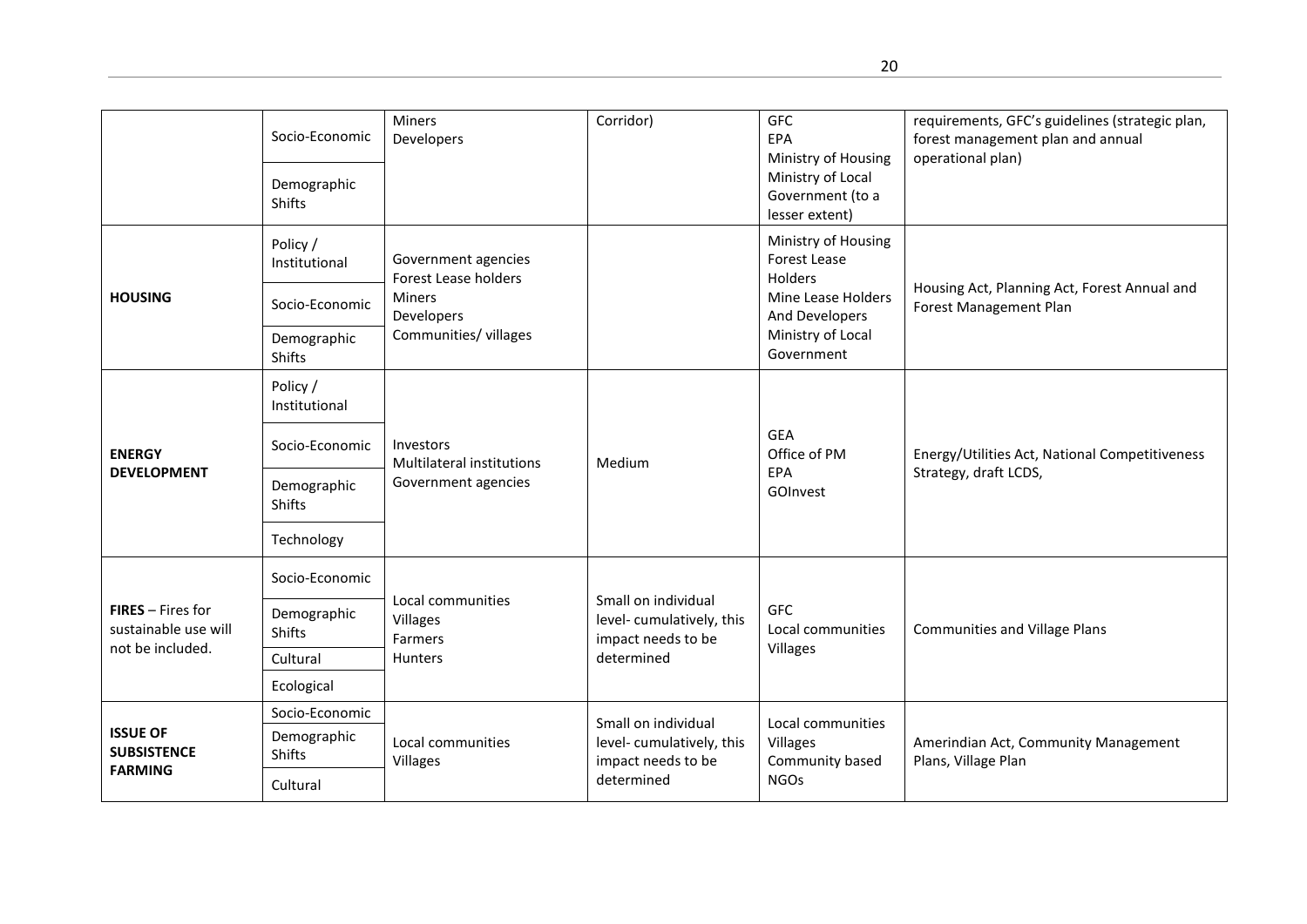| <b>FOREST PROTECTION</b>                                                           | Policy /<br>Institutional<br>Socio-Economic<br>Demographic<br><b>Shifts</b><br>Cultural | <b>NGOs</b><br><b>GFC</b><br>EPA<br>Local communities<br>Villages<br>Large concessionaires | EPA<br>NGOs(National and<br>International)<br><b>GFC</b><br>Medium<br><b>National Parks</b><br>Commission<br>Ministry of<br>Amerindian Affairs |                                         | EPA Act, GFC Act, Forest Management Plan,<br>Amerindian Act, Village Plans, Iwokrama Act,<br>National Protected Area System |  |
|------------------------------------------------------------------------------------|-----------------------------------------------------------------------------------------|--------------------------------------------------------------------------------------------|------------------------------------------------------------------------------------------------------------------------------------------------|-----------------------------------------|-----------------------------------------------------------------------------------------------------------------------------|--|
|                                                                                    | Socio-Economic                                                                          |                                                                                            |                                                                                                                                                |                                         |                                                                                                                             |  |
| LOCAL AGRICULTURAL<br><b>ECONOMIES IN</b><br><b>TRANSITION</b>                     | Demographic<br><b>Shifts</b>                                                            | Local communities                                                                          | Small on individual<br>level-cumulatively, this                                                                                                | Ministry of<br>Agriculture              | Amerindian Act, Community Management<br>Plans, Village Plan                                                                 |  |
|                                                                                    | Technology                                                                              | <b>Villages</b>                                                                            | impact needs to be<br>determined                                                                                                               | Ministry of Finance<br>through GOINVEST | Community Based natural resources<br>management (C BNRM)                                                                    |  |
| <b>MANGROVE</b><br><b>IMPROVEMENT FOR</b><br><b>SEA DEFENCE</b><br><b>PURPOSES</b> | Policy /<br>Institutional                                                               | <b>GFC</b><br>Sea Defence Department                                                       |                                                                                                                                                | Sea Defence<br><b>GFC</b>               | Sea Defence Act<br><b>EPA Act</b>                                                                                           |  |
|                                                                                    | Ecological                                                                              | EPA                                                                                        |                                                                                                                                                | EPA                                     | National Mangrove Management Plan<br>Coastal Zone Management Plan                                                           |  |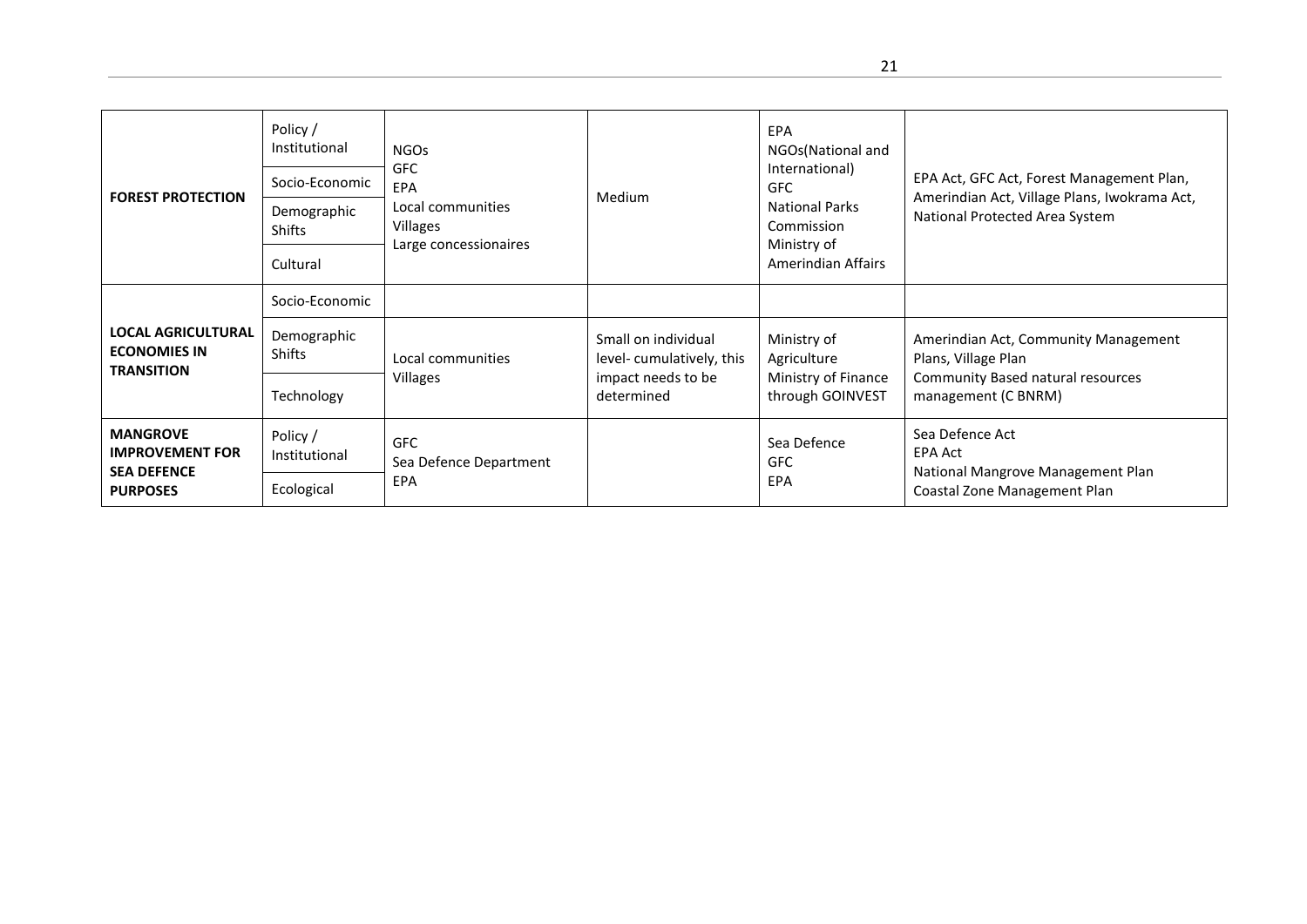#### **Recommendations for MRV**

- 1. MRV should monitor not only processes but also the drivers
- 2. Establishment of formal partnerships with remote sensing community and Space agencies e.g. through GEO and Wageningen University/SAR Vision
- 3. University of Guyana should be integrally involved in process
- 4. There is need for greater involvement of the national security forces (illegal farming & airstrips)
- 5. Greater collaboration amongst state agencies e.g. GFC, GGMC, GL&SC
- 6. Data must be consistent, reliable & reproducible
- 7. Methodology & results of MRV must be consistent with those of National Communications to UNFCCC
- 8. Coverage must be not only for State Forest Estate but also for total forest cover- leakage
- 9. Thorough capacity needs assessment
- 10.Build capacity in areas critical to the MRV e.g. modelling capacity built must be sustained
- 11.Establishment & management of a data clearing house
- 12.Enhancement of stakeholder engagement process e.g. communication, education & awareness & consultations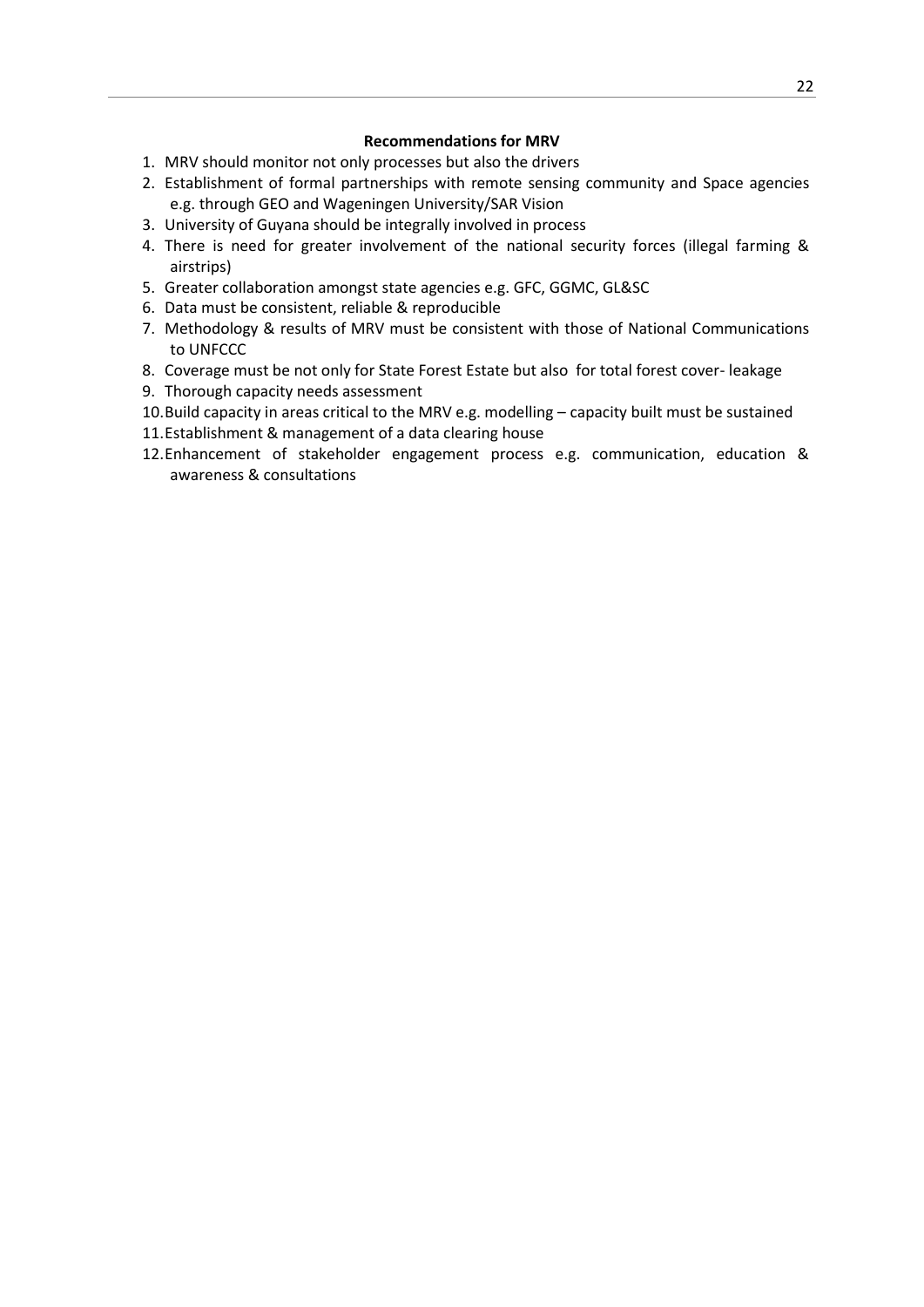### **Appendix E: Summary of discussion in breakout group 3 on community participation and recommendations**

#### **Village and Community Participation in the MRV**

The successful management of all natural resource must take into account the relationship amongst the communities, villages and government agencies.

#### **Roles of the Villages and Communities**

- Development of community and village plans respectively. In order to benefit from the REDD these plans will need to meet national guidelines including the national MRVS.
- The village council will be responsible for the implementation of the plan.
- The council will also undertake monitoring and reporting.
- The communities and villages can and should contribute and participate in the national MRVS.

#### **Capacity Development and Needs**

- 1. Integrated resource management
- 2. Management planning, including Mapping, forest inventory, tree spotting, monitoring etc.
- 3. Communication. This area is required by ALL stakeholders and does not only refer to communities and villages, but also importantly to state agencies etc.
- 4. Report writing
- 5. Awareness in stakeholder engagement processes
- 6. Data management (processing, analyzing and archiving)

#### **The steps forward**

- 1. Creating village and community rules.
- 2. Baseline resource mapping
- 3. Basic knowledge and education on climate change, the Low Carbon Development Strategy and Reducing Emissions from Deforestation and forest Degradation.

Since logging, mining, farming, housing, road construction etc. are all part of the daily lives of the village and communities; will like to know how these plans will impact on their livelihood before they are able to participate.

#### **Questions and Comments**

- 1. Communities and village are of the opinion that there is a difference between GFC monitoring and community and village monitoring. How will the national MRVS impact on either of the regulations the community and village and the GFC?
- 2. Resource management planning is an important first step for communities and villages to be involved in especially as it is part of the Amerindian Act. For villages to benefit from REDD and the LCDS and these plans must meet national guidelines. The minister of Amerindian Affairs has asked for communities and villages to submit plans but so far only a few have done so how will these two initiatives be related to each other?
- 3. MRVS should include mechanisms on how Indigenous people's rights will be protected according to the international law (UNDRIP).
- 4. The RPP indicated roles of the local communities in REDD, how does this relate to the opt in/ out clause of the LCDS?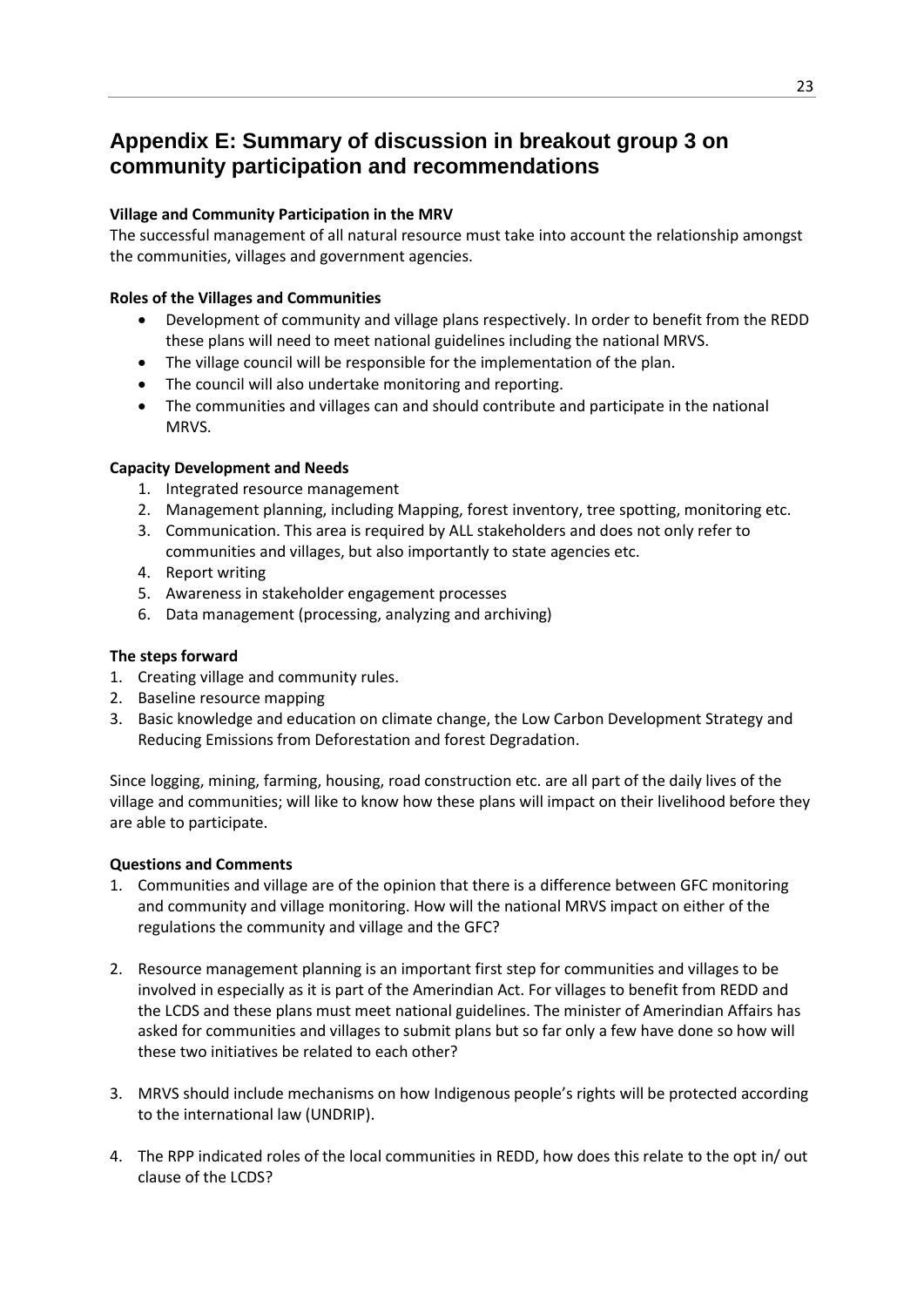# **Appendix F: Capacity gap assessment for international requirements (IPCC GPG)**

| Variable                                                    | <b>Focus</b>                                                | Analysis of Existing observations and data records (i.e.<br>satellite data, airphotos, surveys) and information<br>(estimates, rates, factors etc.)                                                                                                                                                                                                                                    | Proposed activities to fill data and capacity gaps for<br>measurement and monitoring                                                                                                                                                                                                                                                                                                                                                                                                                                         |  |  |  |
|-------------------------------------------------------------|-------------------------------------------------------------|----------------------------------------------------------------------------------------------------------------------------------------------------------------------------------------------------------------------------------------------------------------------------------------------------------------------------------------------------------------------------------------|------------------------------------------------------------------------------------------------------------------------------------------------------------------------------------------------------------------------------------------------------------------------------------------------------------------------------------------------------------------------------------------------------------------------------------------------------------------------------------------------------------------------------|--|--|--|
| Area changes<br>(activity data)                             | Deforestation                                               | No consistent historical record of forest area changes<br>$\bullet$<br>Preliminary assessment for 2007/08 using Landsat data<br>$\bullet$<br>Some data of activities (processes) with governmental<br>$\bullet$<br>agencies - Data on areas affected (concessions, leases)<br>need to be integrated on national level                                                                  | Implement a comprehensive forest area change<br>$\bullet$<br>assessment based on archived satellite data and using<br>existing national datasets<br>Develop sustained capacities to conduct regular and<br>$\bullet$<br>consistent forest area change monitoring using remote<br>sensing and GIS                                                                                                                                                                                                                             |  |  |  |
|                                                             | Reforestation                                               | No consistent historical record of forest area changes<br>$\bullet$<br>Reforestation not major issue in Guyana<br>$\bullet$                                                                                                                                                                                                                                                            | See above with emphasis to detect forest regrowth (note: not<br>a significant process currently in Guyana)                                                                                                                                                                                                                                                                                                                                                                                                                   |  |  |  |
| <b>Changes in</b><br>carbon stocks<br>/ emission<br>factors | Land use<br>change<br>(aboveground)                         | No consistent national forest inventory<br>$\bullet$<br>No data on actual carbon stocks, emission factors -<br>$\bullet$<br>current use of IPCC default data for carbon stocks and<br>conversions<br>Suitable national forest stratification for forest carbon<br>densities?<br>Some initial biomass monitoring, permanent sample<br>$\bullet$<br>plots have been established recently | Establish capacities and implement a systematic national<br>$\bullet$<br>forest carbon measurement and monitoring system, i.e.<br>through permanent sample plots, including:<br>A suitable national carbon density stratification<br>$\circ$<br>Acquisition of key measurements in situ<br>$\circ$<br>Allometric data (for biomass conversion and<br>expansion factors)<br>Carbon fraction values considering country-<br>$\circ$<br>specific stratification<br>Subnational measurement program to monitor key<br>activities |  |  |  |
|                                                             | Degradation &<br>increases in C-<br>stocks<br>(aboveground) | No consistent national forest inventory and information<br>$\bullet$<br>and forest degradation<br>Logging concession areas and harvest estimates<br>$\bullet$<br>No data on actual carbon stocks and emission factors<br>$\bullet$<br>Some initial permanent sample plots have been<br>established recently                                                                            | Suitable carbon conversion procedures for existing data<br>Subnational measurement program to monitor key REDD<br>activities<br>Long-term measurement efforts to quantify emission<br>factors and net-carbon changes for different degradation<br>processes<br>Regular monitoring of activities causing forest degradation                                                                                                                                                                                                   |  |  |  |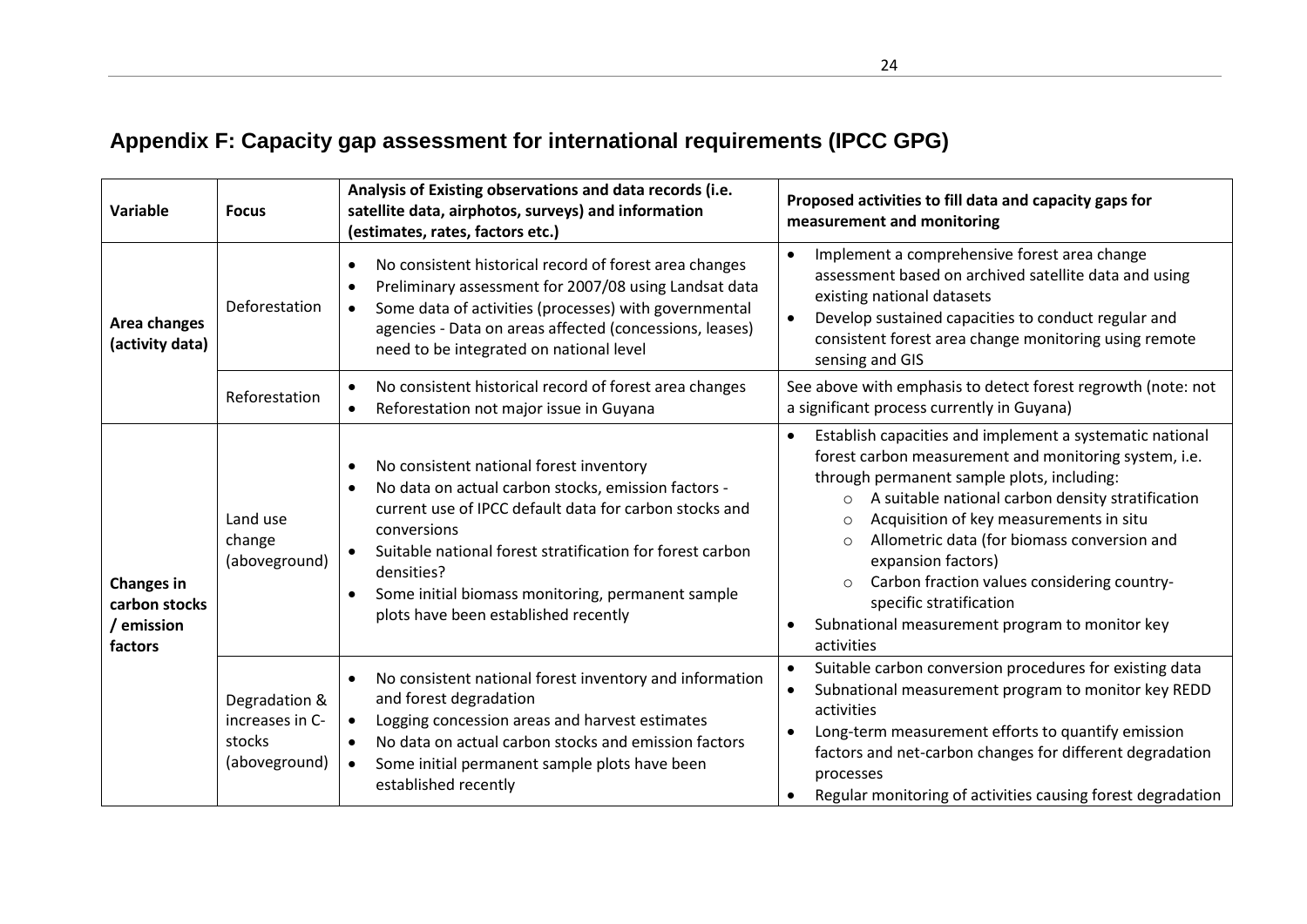|                                | Other pools<br>(i.e. soils)                                              | Soil carbon may be key category (1/3 of current<br>estimates of terrestrial carbon pool<br>Impacts from deforestation and degradation unknown<br>No consistent national data? | Identification of national carbon stock key categories<br>$\bullet$<br>Include all pools initially in fieldwork to understand key<br>categories                                             |
|--------------------------------|--------------------------------------------------------------------------|-------------------------------------------------------------------------------------------------------------------------------------------------------------------------------|---------------------------------------------------------------------------------------------------------------------------------------------------------------------------------------------|
| <b>Biomass</b><br>burning      | Emissions of<br>several GHG                                              | No consistent national data on areas effected and<br>carbon impact                                                                                                            | Understanding of natural fire regime and expected<br>$\bullet$<br>changes with climate change<br>Include fire satellite observations and in forest area<br>change associated will fieldwork |
| Spatial data<br>infrastructure | Drivers &<br>factors of<br>forest<br>changes,<br>Centralized<br>database | National coverage of GIS data is available for number of<br>baseline datasets<br>Consistent national database integrating relevant data is<br>missing                         | Establish national mechanism to gather relevant data on<br>national level<br>Build a spatial data infrastructure integrating all IPCC<br>$\bullet$<br>relevant data for reporting           |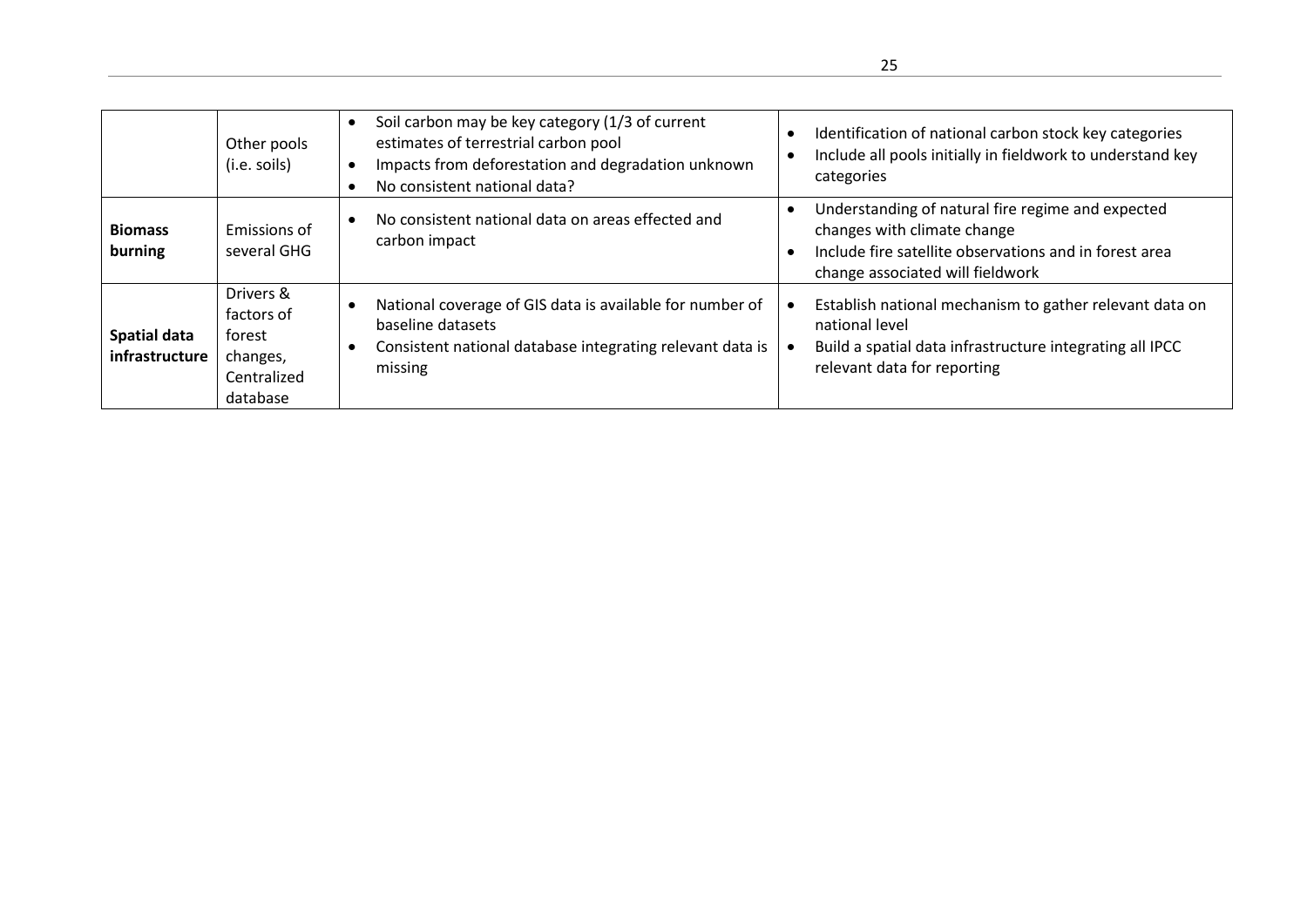# **Appendix G: Capacity gap assessment for national needs (forest change processes)**

| <b>Processes that effect</b><br>forest carbon stocks                                 | Who is responsible<br>for the execution of<br>the activity?      | <b>Effects on the</b><br>forest (carbon<br>effect per ha): sink<br>lor source                           | How important is<br>the process<br>nationally (area<br>affected)? | Importance<br>(carbon impact) | <b>Current responsibilities &amp;</b><br>data/monitoring activities<br>and capacities                                           | Suggested activity to fill data gap in<br>the near term                                                                                                                                                                          |
|--------------------------------------------------------------------------------------|------------------------------------------------------------------|---------------------------------------------------------------------------------------------------------|-------------------------------------------------------------------|-------------------------------|---------------------------------------------------------------------------------------------------------------------------------|----------------------------------------------------------------------------------------------------------------------------------------------------------------------------------------------------------------------------------|
| Forest land conversion<br>for agriculture<br>(Livestocks, crops, and<br>aquaculture) | <b>Investors</b>                                                 | Source - Large                                                                                          | Large                                                             | Very high                     | GL&SC<br>$GFC - in the case of the quick 2.$<br>assessment report<br>Some data on area change<br>and non on carbon emissions    | Gather/integrate existing data on<br>1.<br>the national level<br>Remote sensing based area / land<br>use change assessment<br> 3.<br>In situ carbon stock<br>measurements & conversion of<br>inventory data                      |
| Forest land conversion Local miners and<br>for mining                                | companies                                                        | Source - large, low<br>to medium if<br>rehabilitation to<br>improve carbon<br>stock in the future       | Large                                                             | High                          | <b>GGMC</b><br>GFC - in the case of the quick<br>assessment report<br>Some data on area change<br>and non on carbon emissions   | Gather/integrate existing data on<br>۱1.<br>the national level<br>Remote sensing based area / land<br> 2.<br>use change assessment<br>In situ carbon stock<br> 3.<br>measurements & conversion of<br>inventory data              |
| Logging activities                                                                   | <b>Holders of Forest</b><br>Leases                               | Source - medium to<br>low (depending on<br>level of<br>sustainability and<br>long term<br>regeneration) | Large                                                             | High                          | GFC-concessions<br>Some data on area affected<br>and harvest estimates (non on 2.<br>carbon emissions and long<br>term effects) | Gather data on national level and<br>11.<br>evaluate data with remote<br>sensing assessment<br>Conversion of existing harvest<br>estimates into carbon<br>Additional field measurements<br>13.<br>Study long-term effects<br>Ι4. |
| Forest land conversion Forest Lease<br>for roads                                     | Government<br>agencies<br>holders<br><b>Miners</b><br>Developers | Source - large                                                                                          | Large                                                             | Very high                     | Ministry of Public Works<br><b>GFC</b><br><b>EPA</b><br>Some data on area change<br>and non on carbon emissions                 | Gather/integrate existing data on<br>1.<br>the national level<br>Remote sensing based area / land<br>$\overline{2}$<br>use change assessment<br>In situ carbon stock<br> 3.<br>measurements & conversion of<br>inventory data    |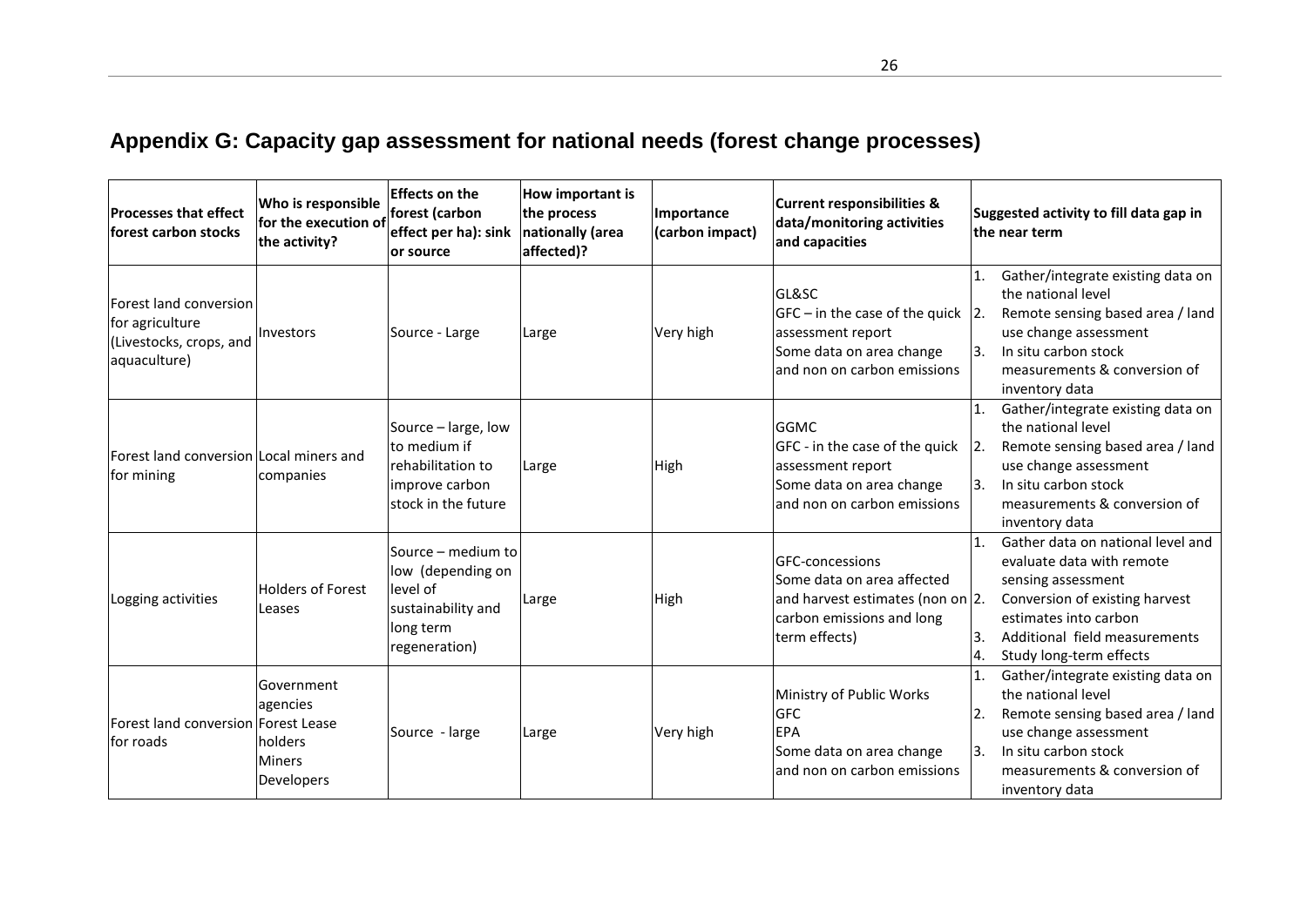| Forest land conversion agencies<br>lfor urban<br>development<br>(housing) | Government<br>Forest Lease<br>holders<br><b>Miners</b><br>Developers                          | Source - large                                                                                           | Medium | High   | Ministry of Housing<br><b>Forest Lease Holders</b><br>Mine Lease Holders<br><b>And Developers</b><br>Some data on area change<br>and non on carbon emissions                                      | $\mathbf{1}$ .<br>$\overline{2}$ .<br> 3. | Gather/integrate existing data on<br>the national level<br>Remote sensing based area / land<br>use change assessment<br>In situ carbon stock<br>measurements & conversion of<br>inventory data |
|---------------------------------------------------------------------------|-----------------------------------------------------------------------------------------------|----------------------------------------------------------------------------------------------------------|--------|--------|---------------------------------------------------------------------------------------------------------------------------------------------------------------------------------------------------|-------------------------------------------|------------------------------------------------------------------------------------------------------------------------------------------------------------------------------------------------|
| Forest land conversion Multilateral<br>for energy<br>development          | Investors<br>institutions<br>Government<br>agencies                                           | Source - large                                                                                           | Medium | High   | <b>GEA</b><br><b>Office of PM</b><br><b>EPA</b><br>Some data on area change<br>and non on carbon emissions                                                                                        | 1.<br>12.<br>3.                           | Gather/integrate existing data on<br>the national level<br>Remote sensing based area / land<br>use change assessment<br>In situ carbon stock<br>measurements & conversion of<br>inventory data |
| Fires (agricultural fires<br>and accidental<br>burning of forest)         | Local communities<br>Villages<br>Farmers<br><b>Hunters</b>                                    | lSource - medium                                                                                         | Small  | Medium | <b>GFC</b><br>Local communities<br><b>Villages</b><br>Limited data on area affected $ 2$ .<br>and non on carbon emissions                                                                         | $\mathbf{1}$                              | Gather data on national level and<br>evaluate data with remote<br>sensing assessment<br>Targeted ground surveys to assess<br>carbon impact                                                     |
| Issue of subsistence<br>farming (incl. Fire)                              | Local communities<br><b>Villages</b>                                                          | Source - zero to<br>medium<br>(depending on fate<br>of land, maybe<br>carbon neutral in<br>the long term | Small  | Low    | Local communities<br><b>Villages</b><br>Community based NGOs<br>No data on area change and<br>non on carbon impact                                                                                | 1.<br>2.<br>Ι3.                           | Engage communities/NGO in<br>monitoring<br>Gather data on national level and<br>evaluate data with remote<br>sensing assessment<br>Targeted ground surveys to assess<br>carbon impact          |
| <b>Forest Protection</b>                                                  | <b>NGOs</b><br><b>GFC</b><br>EPA<br>Local communities<br>Villages<br>Large<br>concessionaires | Overall carbon<br>Neutral but large if<br>counted as avoided<br>source                                   | Large  | High   | <b>EPA</b><br>NGOs(National and<br>International)<br><b>GFC</b><br><b>National Parks Commission</b><br>Ministry of Amerindian Affairs<br>Some data on area change<br>and limited on carbon stocks | $\mathbf{1}$<br>2.                        | Gather data on national level<br>In situ carbon stock<br>measurements & conversion of<br>inventory data                                                                                        |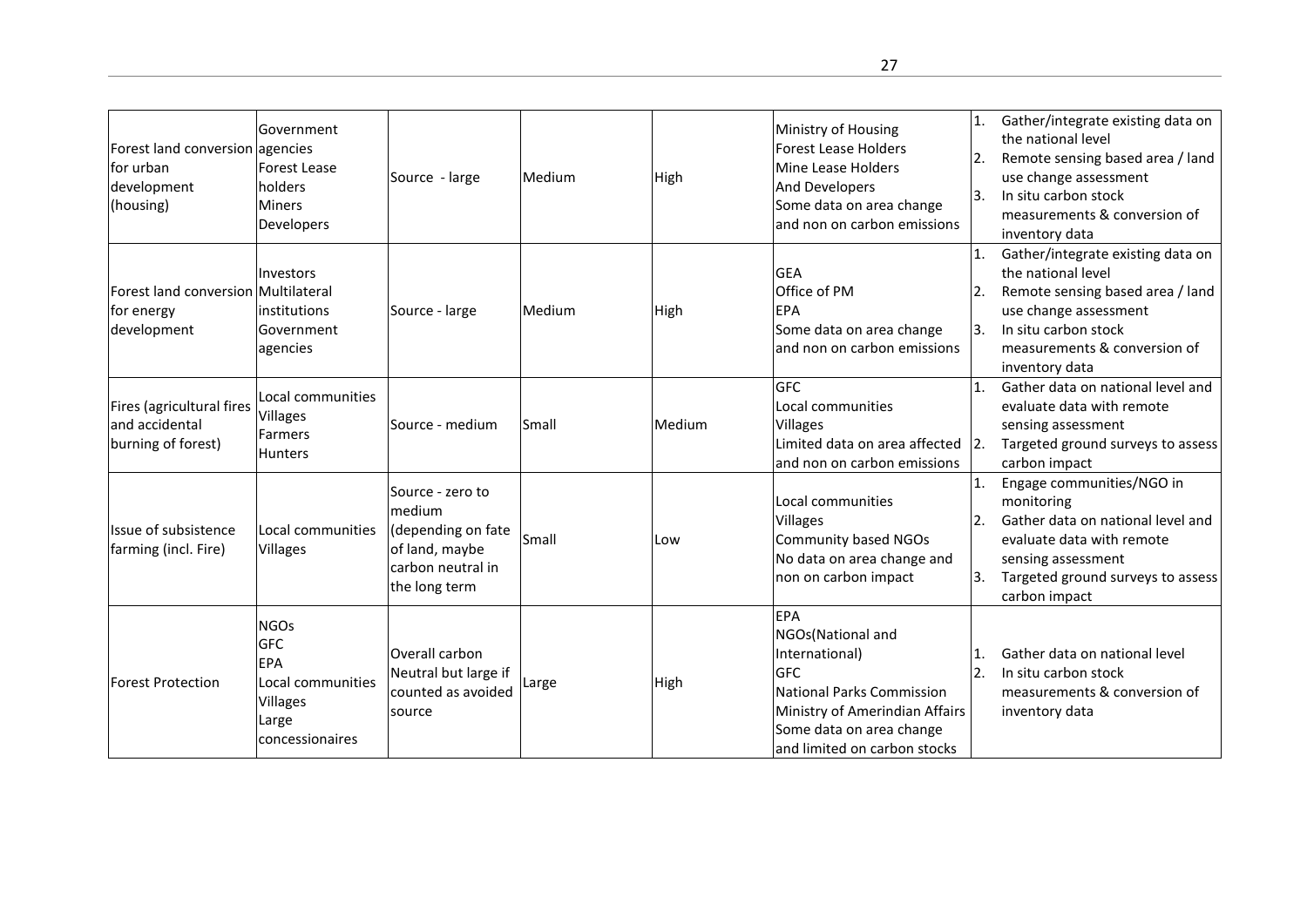| Forest land conversion<br>for local agricultural<br>economies in<br><b>Itransition</b> | Local communities<br>Villages                  | Source - large | Small | Medium | Ministry of Agriculture<br>Ministry of Finance through<br><b>GOINVEST</b><br>Limited data on area change<br>land non on carbon emissions | 2.  | Gather/integrate existing data on<br>the national level<br>Remote sensing based area / land<br>use change assessment<br>In situ carbon stock<br>measurements & conversion of<br>inventory data |
|----------------------------------------------------------------------------------------|------------------------------------------------|----------------|-------|--------|------------------------------------------------------------------------------------------------------------------------------------------|-----|------------------------------------------------------------------------------------------------------------------------------------------------------------------------------------------------|
| Mangrove<br>improvement for sea<br>defense purposes                                    | <b>GFC</b><br>Sea Defense<br>Department<br>EPA | Sink - medium  | Small | Low    | lSea Defense<br><b>GFC</b><br><b>IEPA</b><br>Some data on area change<br>land non on carbon<br>sequestration                             | 12. | Gather data on national level and<br>evaluate data with remote<br>sensing assessment<br>Targeted ground surveys and in<br>situ for carbon sequestration                                        |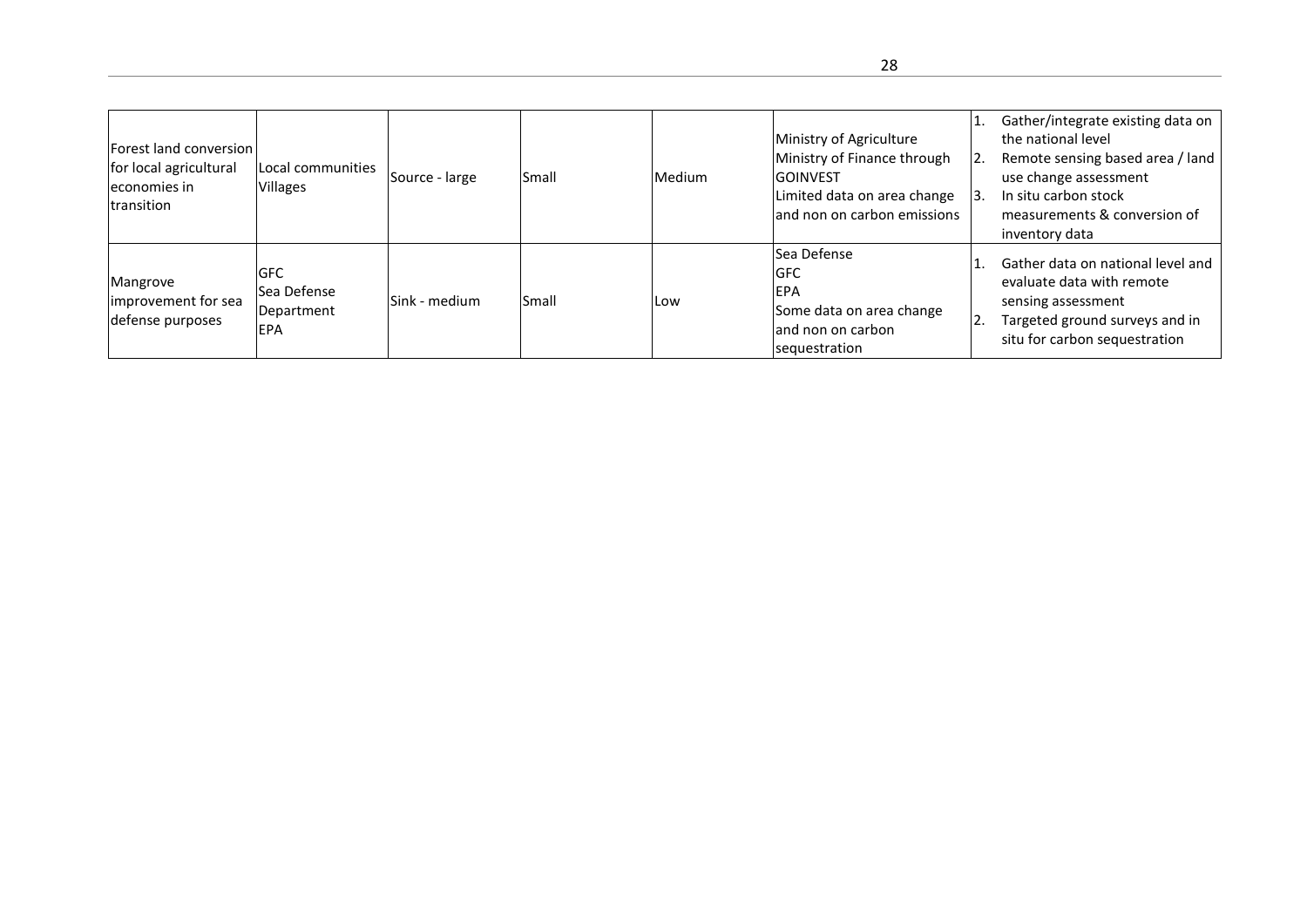# **Appendix H: MRV road map – objectives and expected key results**

|                                                        |                                  | National strategy (2010) $\rightarrow$                                                                                                                                                                                                                                                                                                                                                                                                                                                                                                                                                                                                                                                                                                                   |                            | Country readiness (2011/12) $\rightarrow$                                                                                                                                                                                                                                                                                                                                                                                                                                                                                                                                                                                                                                                                                                                                                                                                    | Implementation (post 2012) $\rightarrow$                                                                                                              |                                                                                                                                                                                                                                                                                                                                                                                                                                                                                                                                                                                                                                                                                         |  |
|--------------------------------------------------------|----------------------------------|----------------------------------------------------------------------------------------------------------------------------------------------------------------------------------------------------------------------------------------------------------------------------------------------------------------------------------------------------------------------------------------------------------------------------------------------------------------------------------------------------------------------------------------------------------------------------------------------------------------------------------------------------------------------------------------------------------------------------------------------------------|----------------------------|----------------------------------------------------------------------------------------------------------------------------------------------------------------------------------------------------------------------------------------------------------------------------------------------------------------------------------------------------------------------------------------------------------------------------------------------------------------------------------------------------------------------------------------------------------------------------------------------------------------------------------------------------------------------------------------------------------------------------------------------------------------------------------------------------------------------------------------------|-------------------------------------------------------------------------------------------------------------------------------------------------------|-----------------------------------------------------------------------------------------------------------------------------------------------------------------------------------------------------------------------------------------------------------------------------------------------------------------------------------------------------------------------------------------------------------------------------------------------------------------------------------------------------------------------------------------------------------------------------------------------------------------------------------------------------------------------------------------|--|
| <b>Objectives</b>                                      |                                  | Gather and integrate information & fill data<br>gaps for national REDD opportunities,<br>scoping and policy development                                                                                                                                                                                                                                                                                                                                                                                                                                                                                                                                                                                                                                  |                            | Develop capacities, conduct historical monitoring,<br>and implement a (minimum) IPCC Tier 2 national<br>forest carbon monitoring; establish the reference<br>level and report on interim performance                                                                                                                                                                                                                                                                                                                                                                                                                                                                                                                                                                                                                                         | <b>Establish consistent and continuous MRV</b><br>supporting national REDD+ actions and<br>international IPCC GPG-based reporting and<br>verification |                                                                                                                                                                                                                                                                                                                                                                                                                                                                                                                                                                                                                                                                                         |  |
| Key results and<br>national<br>capacities<br>developed | 1.<br>2.<br>3.<br>4.<br>5.<br>6. | Comprehensive MRV roadmap developed<br>and national MRV steering body<br>operational<br>Improved national capacities on LCDS,<br>REDD, IPCC-LULUCF, and carbon dynamics<br>Framework and capacities to demonstrate<br>REDD implementation and interim<br>performance<br>All data available and accessible (including<br>acquisition of new forest carbon data) on<br>drivers and processes needed for<br>developing a national REDD policy and<br>interim implementation plan<br>Established communication and<br>participation mechanism to involve relevant 5.<br>stakeholders nationally and internationally<br>Approaches for setting reference levels,<br>linking MRV and policy, and MRV co-<br>benefits and synergies are explored and<br>defined | 1.<br>2.<br>3.<br>4.<br>6. | Capacities in place for consistent and<br>continuous acquisition and analysis of key data<br>for Tier 2 nationally and Tier 3 for<br>demonstration/activity sites including<br>international reporting using IPCC LULUCF;<br>uncertainty assessment MRV improvement<br>plan developed<br>Reference level established based on historical<br>data, and future developments using<br>internationally accepted methods<br>All data available and accessible for an updated<br>national REDD implementation plan<br>Regular reporting on REDD demonstrations and<br>interim performance<br>Continued engagement with key national<br>stakeholders for REDD implementation and<br>assuring long-term sustainability of MRV<br>capacities (i.e. universities)<br>Monitoring system explored to cover key<br>variables for other ecosystem services | 2.<br>4.<br>5.<br>6.                                                                                                                                  | 1. IPCC key category analysis and assessment<br>for Tier 3 approaches completed and<br>implemented (if desired)<br>Independent international review of full<br>MRV system completed<br>3. Capacity in place and implementation to<br>deliver verification and compliance<br>assessment for REDD results-based<br>compensation<br>National data infrastructure of forest<br>greenhouse gas inventory and assessment in<br>place for regular reporting<br>Implementation plan to use new and proven<br>technologies to reduce uncertainties and<br>increase efficiency of MRV system<br>Framework developed that links REDD into<br>LCDS monitoring, reporting and verification<br>system |  |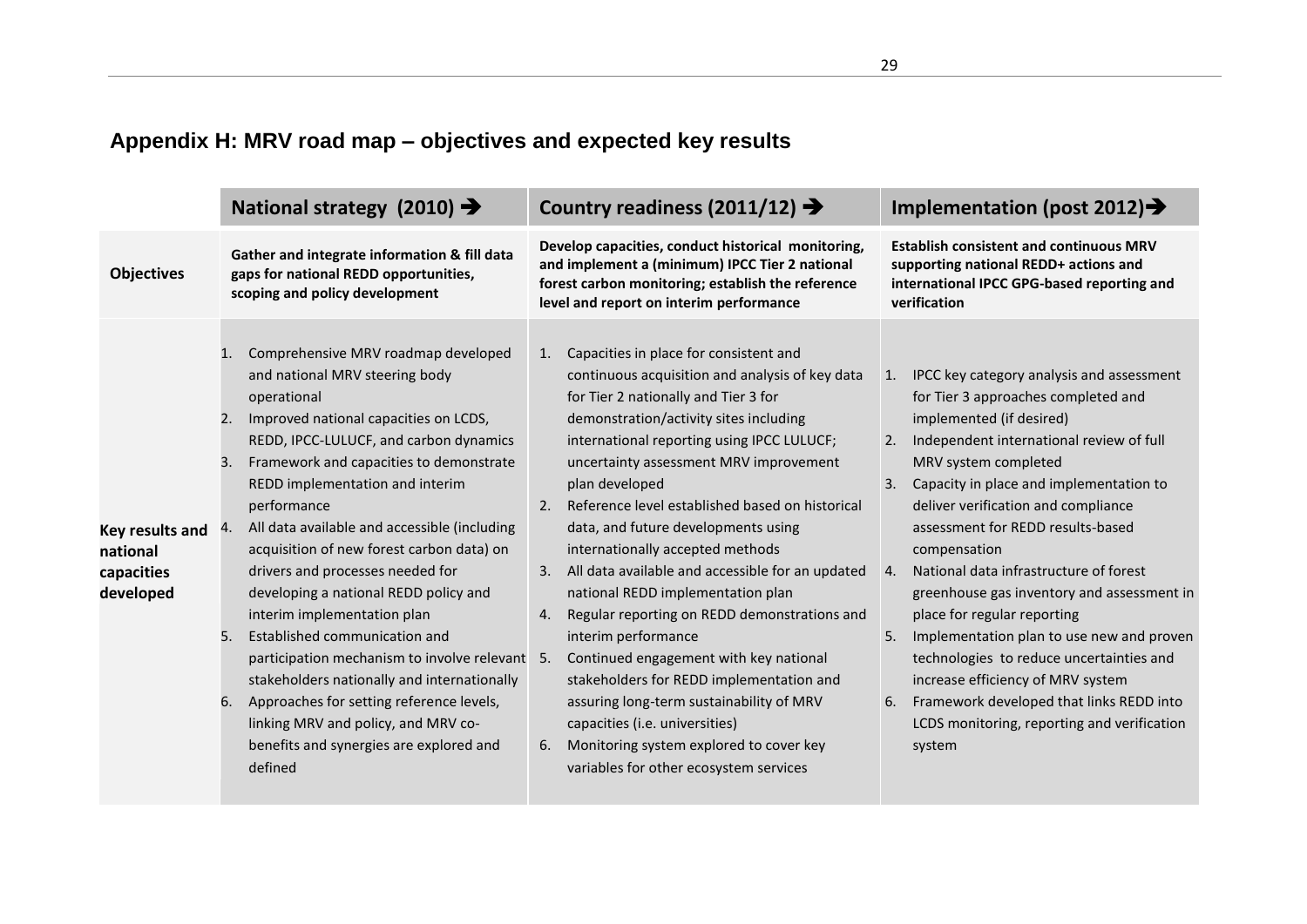|                            | National strategy $\rightarrow$                                                                                                                                                                                                                                                                                                                                                                                                                                                                                                                              | Country readiness $\rightarrow$                                                                                                                                                                                                                                                                                                                                                                                                                                                                  | Implementation $\rightarrow$                                                                                                                                                                                                                                                       |
|----------------------------|--------------------------------------------------------------------------------------------------------------------------------------------------------------------------------------------------------------------------------------------------------------------------------------------------------------------------------------------------------------------------------------------------------------------------------------------------------------------------------------------------------------------------------------------------------------|--------------------------------------------------------------------------------------------------------------------------------------------------------------------------------------------------------------------------------------------------------------------------------------------------------------------------------------------------------------------------------------------------------------------------------------------------------------------------------------------------|------------------------------------------------------------------------------------------------------------------------------------------------------------------------------------------------------------------------------------------------------------------------------------|
| <b>Objectives</b>          | Gather and integrate information & fill data gaps<br>for national REDD opportunities scoping and<br>policy development                                                                                                                                                                                                                                                                                                                                                                                                                                       | Develop capacities, conduct historical monitoring, and<br>implement a (minimum) IPCC Tier 2 national forest<br>carbon monitoring, establish the reference level and<br>report on interim performance                                                                                                                                                                                                                                                                                             | <b>Establish consistent and continuous MRV</b><br>supporting national REDD+ actions and<br>international IPCC GPG-based reporting<br>and verification                                                                                                                              |
| Data gap filling           | • Gather, evaluate and integrate existing data<br>sources on the national level<br>• Acquire additional data (if needed) to analyze (the<br>carbon impact) of all relevant historical forest<br>change processes and drivers (i.e. using satellite<br>data, initial carbon stock assessments and ancillary<br>information)<br>• Assessment of historical and current processes of<br>forest carbon change for formulating national<br>REDD policy strategy and related MRV priorities,<br>and respond to an initial set of interim<br>performance indicators | • Establish mechanisms and partnerships with relevant<br>data sources (i.e. satellite data) to facilitate availability<br>to Guyana in a consistent and continuous way<br>• Data gathering and analysis of drivers and factors of<br>forest carbon change to support an assessment of<br>future driver activities and related/projected forest<br>carbon changes<br>• Collect data for a first comprehensive uncertainty<br>assessment of the different measurement and<br>monitoring components | Conduct an IPCC key category analysis<br>Assess opportunities and data gaps to<br>move towards Tier 3 on the national or<br>sub-national (if desired)<br>Foster and support REDD activity-based<br>monitoring by different actors as part of<br>national framework                 |
| Eligibility gap<br>filling | • Develop a national REDD strategy<br>• Involvement of all relevant stakeholders at the<br>national and sub-national level - set up a<br>sustained two-way communication mechanism<br>Participation in international REDD and REDD<br>readiness processes<br>• Scope a framework for immediate demonstration<br>actions and interim performance indicators that<br>will respond to an international REDD mechanism                                                                                                                                           | • Continued involvement of all relevant stakeholders at<br>the national and sub-national level<br>• Provide an assessment of carbon emissions (and<br>removals) as historical reference level and<br>expectations/forecasting future development<br>• Develop a national implementation plan and related<br>policies to encourage REDD actions by relevant<br>stakeholders<br>• Implement and evaluate REDD implementation<br>activities, and report performance for interim indicators          | Implement an international review of the<br>MRV system<br>Prepare regular interactions and<br>reporting on REDD implementation<br>activities and on the IPCC LULUCF<br>inventory<br>Verification and compliance assessment<br>comparing performance against the<br>reference level |

# **Appendix G: MRV road map – specification of activities for gap filling**